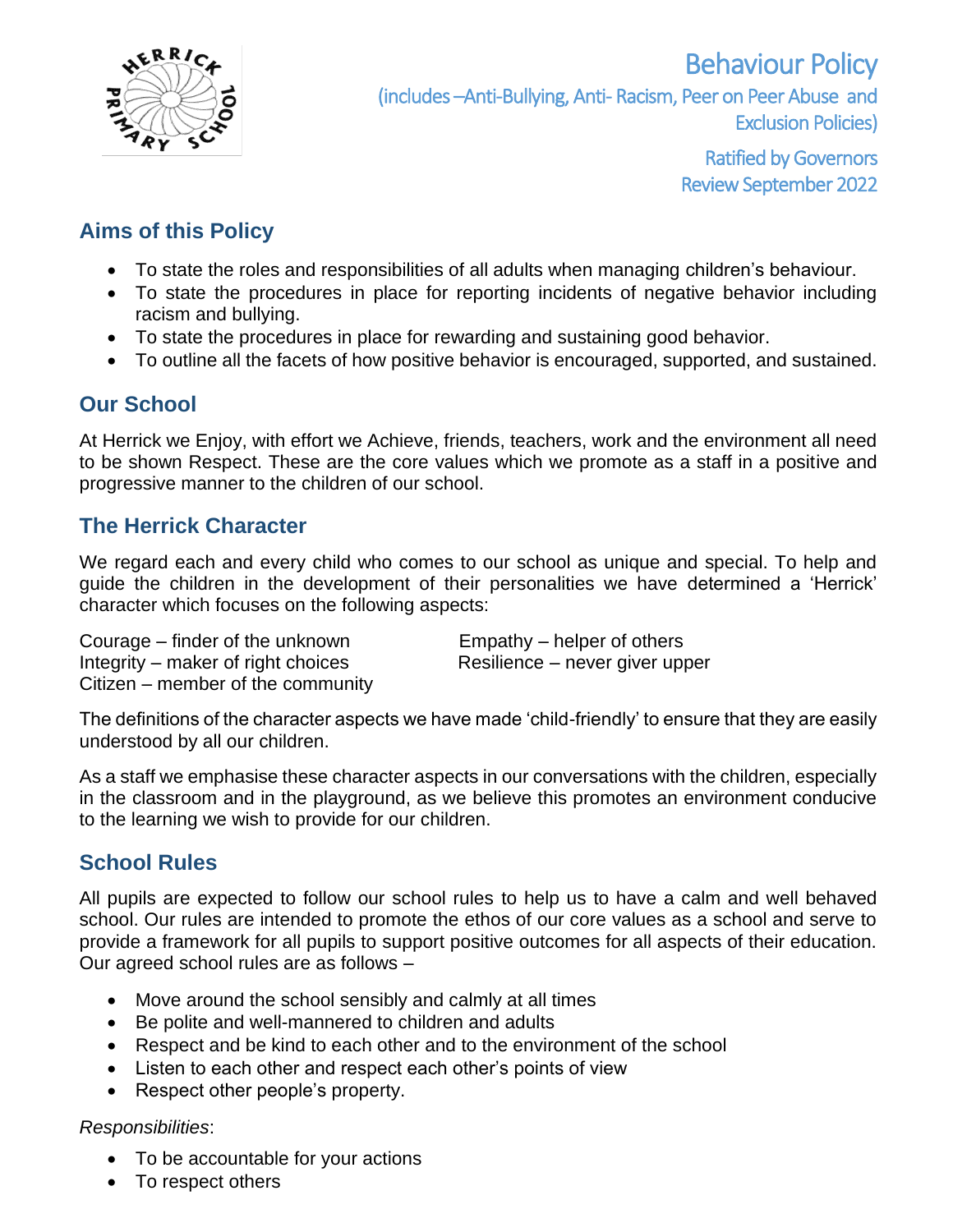- To speak with manners and listen to the opinion of others
- To work to the best of your ability

## *Rights:*

- To enjoy and contribute to the school
- To be treated equally
- To speak without fear
- To have the freedom to learn

*Thus our mission statement, 'to give each and every child a chance', our promotion of 'enjoy, achieve, respect', the rights and responsibilities charter for each child, and the established and*  agreed school rules all serve to underpin our behaviour policy and hence the management of *behaviour at our school.* 

## **Herrick Management Team**

The Herrick Management Team is a select group of children who have an influential and important role within our school. Comprised of the School Council (1 representative per class from Year 2 to Year 6), Red Hats (playground helpers), and F.A.B.'s (Friends Against Bullying) they work to help support the positive behavior management of all the children in our school. Each group meets with the pastoral care lead, Mrs Lad

#### *The School Council:*

The School Council discuss current school issues and share ideas and thoughts as representatives of their classes. This may include decision making for deciding types of sanctions that should be given for incidents of inappropriate behavior, organizing and conducting school surveys / competitions, suggesting ways to improve the school environment, and evaluating classroom displays and the wider school environment.

#### *Red Hats – Supervised by Mrs Lad*

The Red Hats assist in the playground during lunchtimes and in the classrooms during wet play. They are organized and supervised by the Dining Supervisors. Duties may include setting up playground equipment, ensuring everyone has a playground buddy, setting up and playing games with the younger children, monitoring the corridor and dining hall.

## *F.A.B.'s:*

The F.A.B.'s are trained and supervised by Mrs Lad. They assist in the playground each lunchtime (mini F.A.B.'s assist solely in the KS1 playground as they are all in Year 2). They are responsible for ensuring everyone plays nicely together and that everyone in the playground is being treated with respect and kindness. At times KS2 F.A.B.s will assist the Red Hats with setting up equipment and playing games, and acting as a playground buddy.

Every new child to Herrick is assigned a F.A.B. from his/her year group to play with at playtime as a way of ensuring everyone feels welcomed and no one is left out of games or activities. They meet with the Assistant Headteacher at the end of lunchtime to report any incidents and to discuss behavior in the playground and any incidents that may have occurred .

# **Behaviour in the playground / playtimes**

There are 3 playgrounds – Early Years - KS1 – KS2.

The Assistant Headteacher and Lunchtime Supervisors support all aspects of behaviour in the school playgrounds. This includes working with children experiencing difficulties in behaving appropriately, organizing and running activities for children, and collating all records of reported behaviour incidents that have occurred.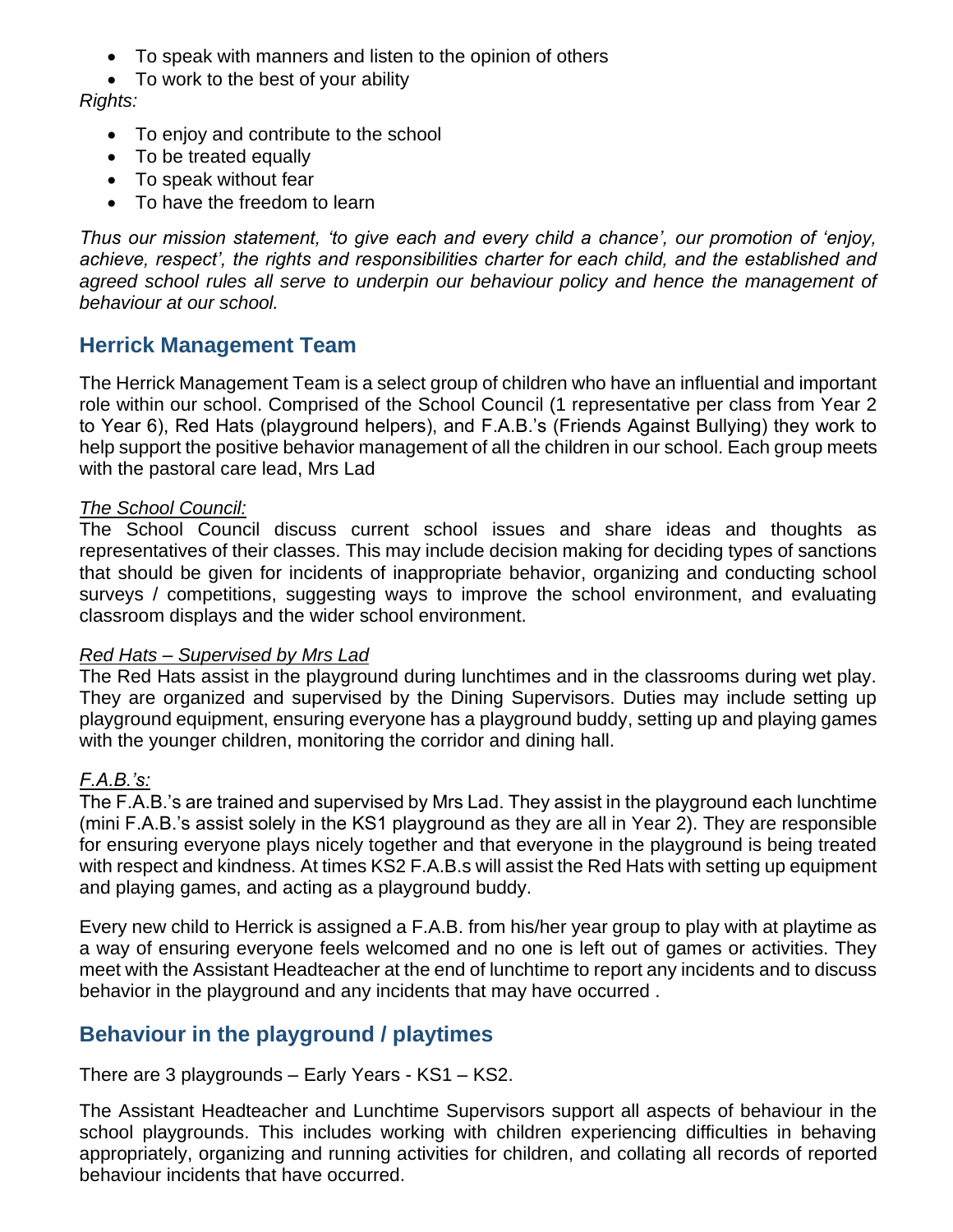Morning playtime is monitored by a teacher and a teaching assistant in KS2, and by a teacher and two teaching assistants in KS1, 2 teachers and 2 TA's in Reception.

Lunchtime playtime is monitored by the Lunchtime Supervisors and/or Headteacher / Assistant Headteacher.

Lunchtime Supervisors meet on the first Monday of each month with the Assistant Headteacher to discuss behaviour in the playgrounds.

As a school we have established a set of playground rules:

- At the end of play time when the whistle blows all children to stand still
- We always use positive language and speak politely at all times
- Play in safe, specified areas
- Ask a member of the F.A.B or Red Hats team should you need any help with anything

End of playtime procedures:

## *Morning Playtime:*

KS1 children – The teacher on duty will call each class to line up. KS2 children – The teacher on duty will call each class to line up.

Behaviour in the playground is monitored by the teacher and teaching assistant/s present during the morning playtimes (10.20 – 10.40 KS1) (10.20 – 10.40 Y3/4) (10.55 – 11.10 Y5/6)

## *Lunchtime Playtime:*

KS1 children – Teacher on duty at the end of lunch, will blow the whistle - each class to line up.

KS2 children –At the end of lunch, the bell will ring and the children will line up. All teachers and TA's will oversee the children lining up.

## *Lunchtime Playtime on the field:*

During the summer term, weather permitting, the whole school will use the field for lunchtime playtime. For KS1 and KS2 the same activities that the children would be doing in the playground are done on the field, with the addition of there being additional opportunities for children to play balls games such as football at this time as well. The playtime is supervised by the same personnel as would be on the playgrounds.

# **Behaviour in the classroom**

Our Behaviour Protocols and Sanction Guidance are discussed and agreed upon by all children in their respective classes.

All class teachers follow the same procedures for reporting incidents of negative behaviour *(Refer to Appendix 1)* and if necessary the child is given a Monitoring Report Card for up to 2 weeks.

Parents are informed and invited to come into school to discuss their child's behaviour.

# **Reach for the Stars programme**

All classes in KS1 are part of the 'Class Dojo' programme which encourages and rewards positive behaviour as one of its aspects.

Dojo's can be awarded by ALL staff for any positive aspect of academic achievement, effort, politeness or kindness.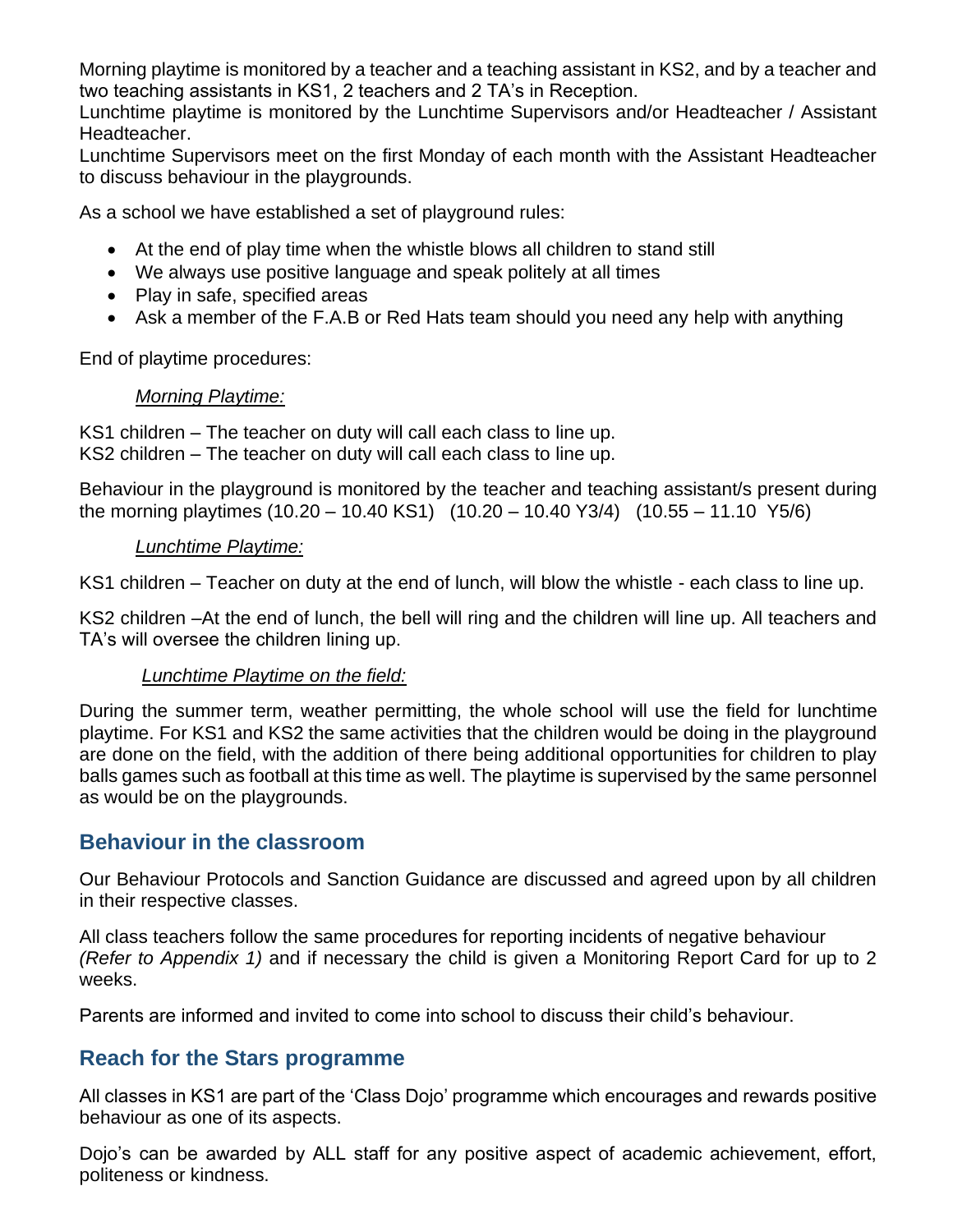A child who collects 10 dojos receives a Bronze Certificate, a badge on the Reach for the Stars wall in the KS1 hall, and their name is read out in assembly.

A child who collects 30 dojos receives a Silver Certificate, a badge on the Reach for the Stars wall in the KS1 hall, and their name is read out in assembly.

A child who collects 50 dojos receives a Gold Certificate, a badge on the Reach for the Stars wall in the KS1 hall, and their name is read out in assembly.

A child who collects 100 dojos receives a Platinum Certificate, a badge on the Reach for the Stars wall in the KS1 hall, and their name is read out in assembly.

A child who collects 150 dojos receives a Ruby Certificate, a badge on the Reach for the Stars wall in the KS1 hall, and their name is read out in assembly.

A child who collects 200 dojos receives a Sapphire Certificate, a badge on the Reach for the Stars wall in the KS1 hall, and their name is read out in assembly.

# **Early Years Reward System**

- EY have their own reward system
- 10 stamps bronze certificate
- 20 stamps silver certificate
- 30 stamps gold certificate
- 50 stamps the children receive a small prize

# **Class Dojo**

This academic year KS2 have introduced Class Dojo as their reward system. Children have been grouped into 'houses' and earn dojos independently and contribute to their group. On this platform children will be able to record electronically, their rewards using their personal avatar - the use of Class Dojo.

The children will have a (pre-recorded) rewards assembly regularly, where their achievements will be celebrated regularly. At the end of the academic year the house with the most Dojos will receive an award.

# **Phone Home Friday**

Each Friday an outstanding child is selected from a class for this special award. The child selected has to have demonstrated aspects of the Herrick character and be a role model to others. The child's achievements are celebrated in the Friday assembly, and then their parents are contacted that afternoon by the Headteacher or Deputy Headteacher.

# **Bullying**

We believe that all pupils and adults within the Herrick Community have the right to develop their learning, skills nad knowledge in a safe and supportive environment free from prejudice or discrimination of any kind. (*Refer to Anti-Bullying Policy – Appendix 1*)

# **Racism**

Herrick Primary School is a multi-ethnic School, which aims to fully develop the intellectual, social, creative and spiritual growth of children. We believe that such aims can best be nurtured in a supportive and happy atmosphere in which concern for each other is a keynote. We practice equal opportunities and will not allow any form of racial or religious intolerance.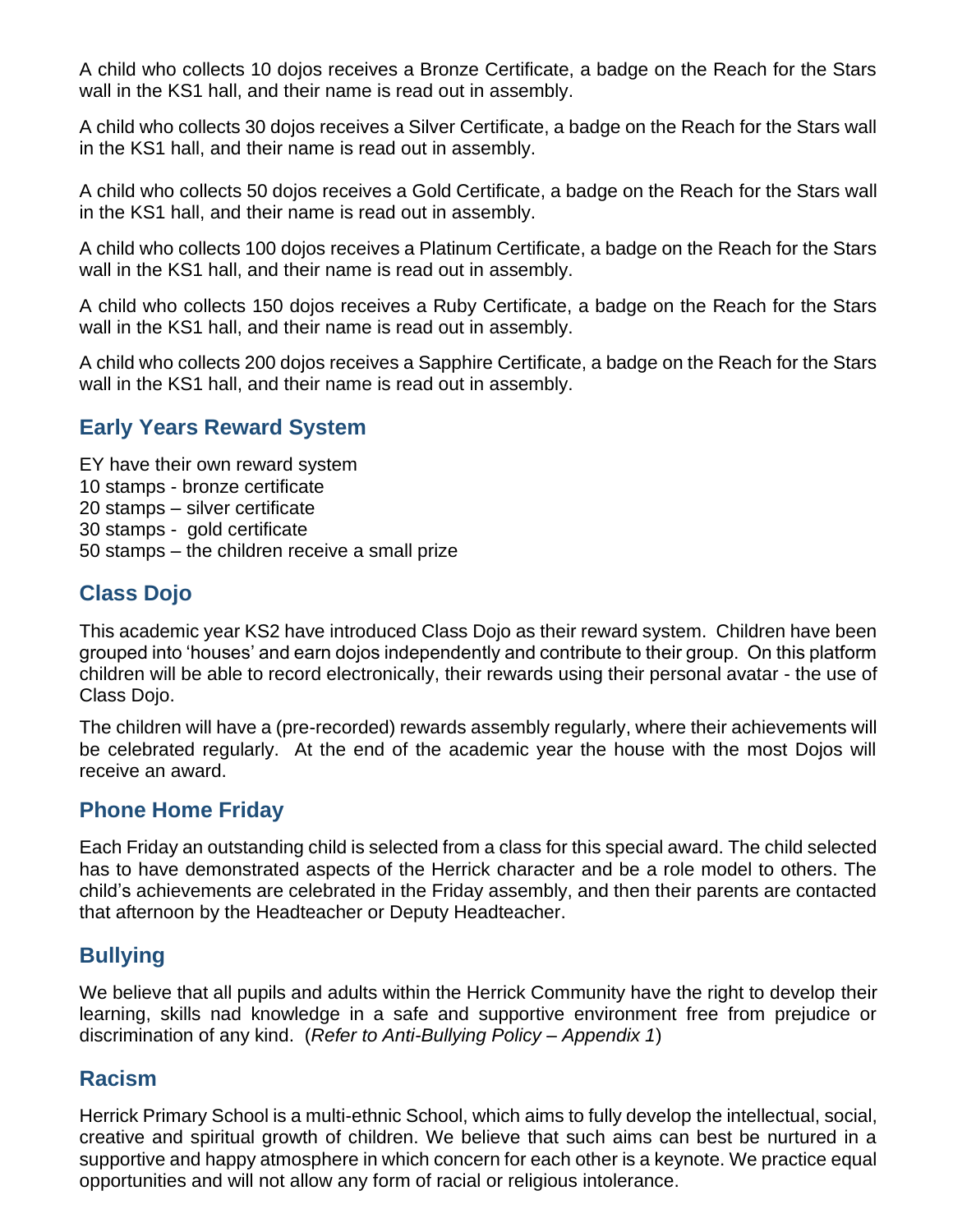We value all our children with their families and the historical, culture, and religious diversity that they bring to school community to share each other's rich heritage. We hope that, by pursuing these aims, we shall enable our children to play a full part in out multi-ethnic society.

We want Herrick to be a happy place for all children. This means ensuring that they are never subject to remarks or threats made because of their colour or background. (*Refer to Anti - Racism Policy - Appendix 2)*

## **Peer on Peer Abuse**

Herrick Primary School takes Peer on Peer abuse, Child on child, Sexual violence and Harrassment very seriously and understand that some children are more vulnerable to physical, sexual and emotional bullying and abuse by their peers.

In our school this kind of abuse will always be taken as seriously as abuse perpetrated by an adult and as a child who is suffering or likely to suffer significant harm. (*Refer to Peer on Peer Abuse Policy - Appendix 3)*

# **The reporting of incidents**

*In the classroom –* inappropriate language, incidents, or any behavior which contravenes school and/or classroom rules is recorded on the Behaviour Record chart. All Sanction 2, 3 and 4 will be recorded on CPOMS.

*In the playground-* inappropriate language, incidents, or any behavior which contravenes school and/or playground rules can be recorded by any supervising adult in the playground. Dining Supervisors record incidents on a Behaviour Record chart which is then passed to the office at the end of every lunchtime. Mrs Aydin record all these incidents and file them in the Behaviour folder.

The Assistant Headteacher reviews all records of reported incidents. The name of the child and nature of the incident is regularly checked and Sanction 2, 3 and 4 incidents are recorded into CPOMS.

*Incidents requiring medical attention-* children are taken to the First Aid Room. First Aid is administered by the School First Aider (Mrs L Morgan/Mrs Ibrahim), or another qualified member of staff if they are not available. A completed medical slip is always provided to the child after medical attention has been administered. For injuries to the face and/or head, or if the child is in severe pain, has a temperature, or has been sick in school, a courtesy phone call is made to the parents to inform them of the situation.

# **The follow-up to the reporting of incidents**

In the case of incidents that require urgent addressing, the Headteacher/Assistant Headteacher will meet immediately. Each incident and child is treated separately and appropriate follow-up action is discussed and agreed upon. This may include contacting the parents immediately to arrange a meeting with the Headteacher or Assistant Headteacher in the most serious cases, placing the child on a Monitoring Report for a period of time, speaking to the child about the incident, and/or working with the child in class or outside of class.

# **Sanctions for misconduct / inappropriate behavior**

#### *Monitoring Reports:*

A child may be placed on a Monitoring Report by any senior member of staff. The reasons for placing a child on report will be always be in relation to the child behaving inappropriately.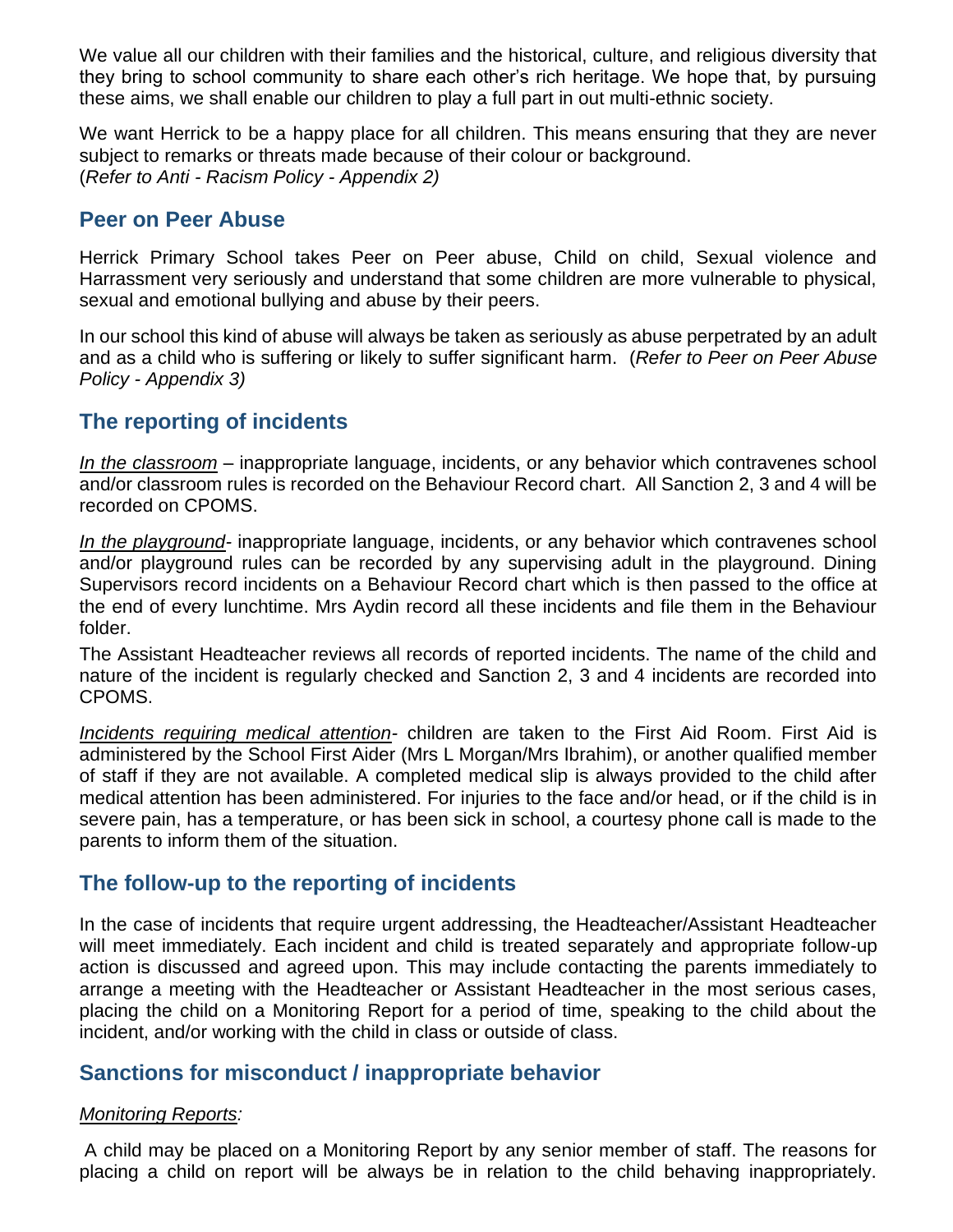Incidents of theft, destruction of school property, physical violence, abuse, racism, bullying, may give cause for the child to be placed on report in addition to other sanctions being imposed.

The length of time the child is placed on report can be one week or two weeks depending on the reason and/or circumstances of the incident and/or child. An accompanying letter to parents informing them of why their child has been placed on a monitoring report is sent home with the child.

The monitoring report is completed for each lesson and playtime for each day that the child is on report. At the end of the monitoring period, the classteacher comments on the progress made during the monitoring time and the child completes the 'self-reflection' section. Parents may also write a comment on the report.

If a child is placed on 3 or more monitoring reports, a meeting will be arranged between the parents and the Headteacher / Assistant Headteacher to discuss the child. A letter is sent out to parents following that meeting detailing the outcomes agreed.

An exclusion may be authorised for the child if it is deemed appropriate to do so. Please refer to our Exclusions Policy *(Appendix D*) for the reasons for exclusion. Involvement and support from the SEMH team will be discussed with parents/carers.

*Classroom:* Please refer to the above section 'Behaviour in the Classroom' for the sanctions procedures.

*Playground:* Minor incidents are dealt with by supervising staff at the time. Children may be reminded of what appropriate behaviour should be, asked to apologise for their actions, or be given a 'time-out' for five minutes before rejoining the playtime. All incidents are recorded.

| <b>Lunchtime Supervisor:</b> |                                                                    |                                                             |           |  |
|------------------------------|--------------------------------------------------------------------|-------------------------------------------------------------|-----------|--|
| Week Commencing:             | <b>Behaviour</b>                                                   | <b>Details</b>                                              | Any other |  |
| $\frac{\mu}{\mu}$            | (include child's name and class and<br>names of children involved) | (who dealt with, action,<br>was Mrs Aydin informed<br>etc.) | Concern   |  |
| Monday                       |                                                                    |                                                             |           |  |
| Tuesday                      |                                                                    |                                                             |           |  |
| Wednesday                    |                                                                    |                                                             |           |  |
| <b>Thursday</b>              |                                                                    |                                                             |           |  |
| Friday                       |                                                                    |                                                             |           |  |

All incidents which are reported are dealt with by Senior / Phase leaders and the details will be recorded on CPOMS.

The Behavior Policy, including the sanctions and procedures for reporting and monitoring of incidents, will be reviewed annually.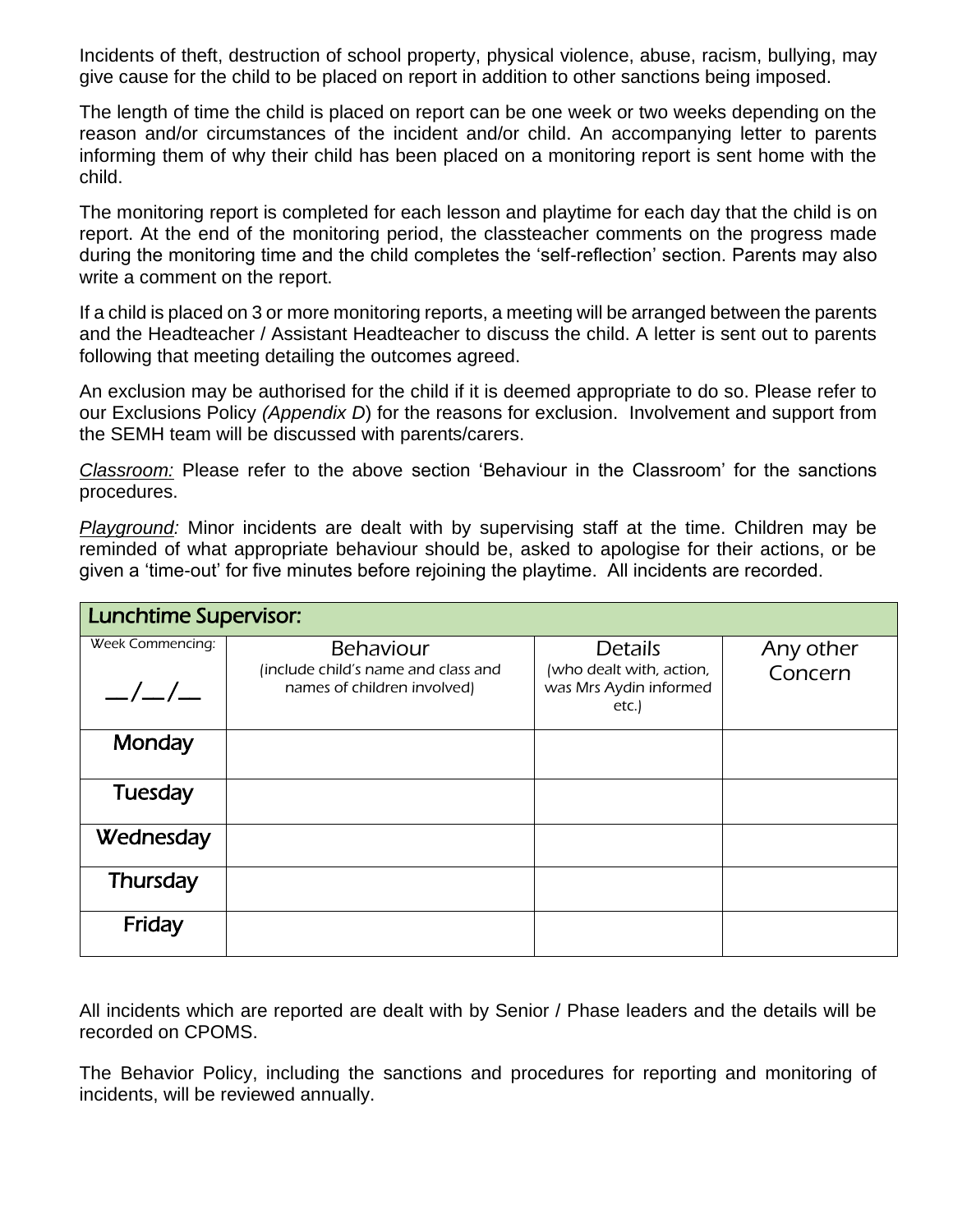# Behaviour Protocols and Sanction Guidance for Nursery and Reception

|                        |                 |                                                                                         | Behaviours to promote and embed                                                                               | Actions taken to       |
|------------------------|-----------------|-----------------------------------------------------------------------------------------|---------------------------------------------------------------------------------------------------------------|------------------------|
|                        |                 |                                                                                         |                                                                                                               | support                |
|                        |                 |                                                                                         |                                                                                                               | behaviour              |
| Recognisition          | <b>Positive</b> |                                                                                         |                                                                                                               | -Stickers in           |
| of Herrick             | behaviour/      | <b>Herrick Character</b>                                                                | <b>Learning Attitudes</b><br><b>British Values</b>                                                            | passports              |
| Character&             | Learning        |                                                                                         | Investigate<br>Democracy                                                                                      | -Stars                 |
| Learning               | attitudes       | Integrity - maker of right<br>choices                                                   | Challenge<br>Mutual respect                                                                                   | -learning              |
| Attitudes              |                 |                                                                                         | Curiosity<br>and tolerance                                                                                    | attitude award         |
|                        |                 | Resilient – never giver upper                                                           | Independent<br>Individual liberty<br>Self-confident                                                           | -Phone Home            |
|                        |                 |                                                                                         | The rule of law                                                                                               | Friday<br>-I am a good |
|                        |                 | Empathy - helper of others                                                              |                                                                                                               | learner & good         |
|                        |                 |                                                                                         |                                                                                                               | person                 |
|                        |                 |                                                                                         |                                                                                                               |                        |
|                        |                 |                                                                                         |                                                                                                               |                        |
|                        |                 |                                                                                         |                                                                                                               |                        |
| Sanctions for Nursery/ |                 | Behaviours that are relevant for                                                        | Supporting children to reflect                                                                                | Sanctions to be        |
| Reception              |                 | sanctions                                                                               |                                                                                                               | taken                  |
| S1- Verbal             |                 | If a child is not:                                                                      | Teacher always explains the                                                                                   | <b>Teacher records</b> |
| <u>warning</u>         |                 |                                                                                         | expectations and the reason of S1.                                                                            | in to behaviour        |
|                        |                 | Showing respect to the                                                                  | Teacher ensures that the child is clear                                                                       | book what              |
|                        |                 | environment                                                                             | why they have received S1 and what is                                                                         | sanction is            |
|                        |                 | Showing respect to equipment                                                            | expected                                                                                                      | given and why          |
|                        |                 | that they are playing with                                                              |                                                                                                               |                        |
|                        |                 | Sharing/turn taking                                                                     |                                                                                                               |                        |
|                        |                 | Using kind words                                                                        |                                                                                                               |                        |
|                        |                 | Working collaboratively                                                                 |                                                                                                               |                        |
|                        |                 |                                                                                         |                                                                                                               |                        |
| S2-Change              |                 | If the child continues the behaviour                                                    | Are they making the right choices?                                                                            |                        |
| of working             |                 | above, teacher talks to the child and                                                   |                                                                                                               |                        |
| station                |                 | discuss the expectations and asks the                                                   |                                                                                                               |                        |
|                        |                 | child to choose another working station.                                                |                                                                                                               |                        |
|                        |                 |                                                                                         |                                                                                                               |                        |
|                        |                 | A continuation of poor behaviour<br>behaviour and upsets other children                 | Are they able to work independently?                                                                          |                        |
|                        |                 | around them, teacher talks to the child                                                 |                                                                                                               |                        |
|                        |                 | and moves the child to be moved to                                                      |                                                                                                               |                        |
|                        |                 | teacher's choice of working station                                                     |                                                                                                               |                        |
|                        |                 | (consider the child's interest and                                                      |                                                                                                               |                        |
|                        |                 | learning).                                                                              |                                                                                                               |                        |
|                        |                 |                                                                                         |                                                                                                               |                        |
|                        |                 | $3(5X51) = S2$                                                                          |                                                                                                               |                        |
|                        |                 |                                                                                         |                                                                                                               |                        |
| S3- Child              |                 | If the child finds it hard to improve their                                             | Teacher records in to behaviour book what sanction is                                                         |                        |
| works with an<br>adult |                 | attitude then the teacher will ask the<br>child to work with an adult for 10-15         | given and why - After 15 minutes if the child wants to<br>choose another activity, they would be able to work |                        |
|                        |                 | minutes. During this time, the                                                          | independently again.                                                                                          |                        |
|                        |                 | practitioner should encourage the child                                                 |                                                                                                               |                        |
|                        |                 | to reflect on their behaviour and how                                                   |                                                                                                               |                        |
|                        |                 | they could improve it.                                                                  |                                                                                                               |                        |
|                        |                 |                                                                                         |                                                                                                               |                        |
| S4- Send child         |                 | If a child goes S1 to S4 twice during one                                               | Teacher should send the child straight to a Phase leader                                                      |                        |
| to Phase               |                 | day, the child should be sent to a Phase                                                | and record the incident onto CPOMS. Parents need to be                                                        |                        |
| leader                 |                 | leader.                                                                                 | informed at the end of the day or before if necessary.                                                        |                        |
|                        |                 |                                                                                         | Child's disruptive behaviour becomes repetitive teachers                                                      |                        |
|                        |                 | Also if a child hurts their peers or                                                    | should consider to refer the child to SENCO and look for                                                      |                        |
|                        |                 | teachers deliberately; if they put their life<br>or their peers' life in danger and not | external agencies support and guidance.                                                                       |                        |
|                        |                 | show understanding of consequences.                                                     |                                                                                                               |                        |
|                        |                 |                                                                                         |                                                                                                               |                        |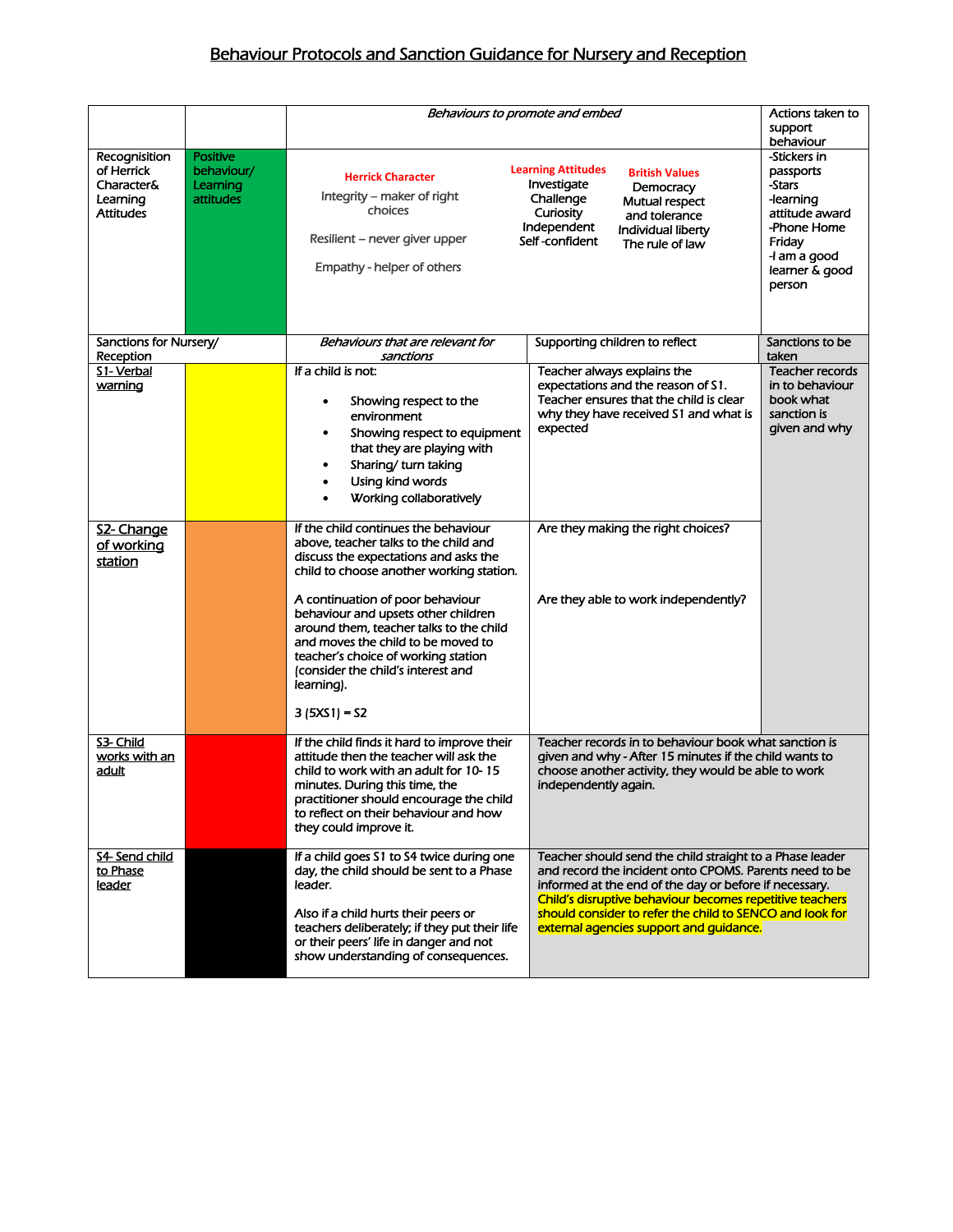## Behaviour Protocols and Sanction Guidance for Key Stage 1 & 2

|                                                   |                 | Behaviours to promote and embed                                                                    |                                                    | Actions taken to support                                                                                                        |
|---------------------------------------------------|-----------------|----------------------------------------------------------------------------------------------------|----------------------------------------------------|---------------------------------------------------------------------------------------------------------------------------------|
| Recognition                                       | <b>Positive</b> |                                                                                                    |                                                    | behaviour<br>-Stickers in passports                                                                                             |
| of Herrick                                        | behaviour/Lea   | <b>Herrick Character</b>                                                                           |                                                    | -Stars                                                                                                                          |
| Character&                                        | rning attitudes | Learning<br>Integrity – maker of<br><b>Attitudes</b>                                               | <b>British Values</b><br>Democracy                 | -learning attitude award                                                                                                        |
| Learning                                          |                 | right choices<br>Investigate                                                                       | Mutual respect                                     | -Phone Home Friday                                                                                                              |
| <b>Attitudes</b>                                  |                 | Resilient - never giver<br>Challenge<br>upper                                                      | and tolerance                                      | -I am a good learner & good                                                                                                     |
|                                                   |                 | Curiosity<br>Empathy - helper of                                                                   | Individual                                         | person                                                                                                                          |
|                                                   |                 | Independent<br>others                                                                              | liberty                                            |                                                                                                                                 |
|                                                   |                 | Self-confident<br>Citizen – member of<br>community                                                 | The rule of law                                    |                                                                                                                                 |
| <b>Sanctions for Key Stage 2</b><br>& Key Stage 1 |                 | Behaviours that are relevant for sanctions                                                         | Supporting children to<br>reflect                  | Sanctions to be taken                                                                                                           |
| S <sub>1</sub>                                    |                 | Showing disrespect through talking over                                                            | Are they showing                                   | -Speak with the child and                                                                                                       |
|                                                   |                 | someone (not recognising or valuing others                                                         | respect/empathy for                                | reinforce positive behaviours and                                                                                               |
|                                                   |                 | through speaking rudely - low level name<br>calling)                                               | others?<br>Are they aware they are                 | expectations of the classroom or<br>playground                                                                                  |
|                                                   |                 | Movement or actions that disrupt the working                                                       | preventing others from                             | -All linked to Herrick Character                                                                                                |
|                                                   |                 | environment of others (continued disturbance -<br>leading to learning for all being affected)      | learning? How are they<br>contributing to          | and Learning Attitudes<br>5 X S1 loses a break time- Parents                                                                    |
|                                                   |                 | Deliberately ignoring teacher instructions                                                         | class/group success<br>(community)?                | are informed by the class teacher-<br>Playground conversation with                                                              |
|                                                   |                 | without valid explanation (refusing to work,<br>demonstrating insolence, purposely spoiling the    |                                                    | parents/guardians discussing                                                                                                    |
|                                                   |                 | work/efforts of individuals or groups)                                                             | Are they demonstrating<br>courage?                 | behaviour and concerns                                                                                                          |
|                                                   |                 | Forgetting learning materials, such as PE kit,<br>musical instruments, homework etc. (continually  |                                                    | Teacher also informs Phase<br>Leader                                                                                            |
|                                                   |                 | disregarding reminders/notes home and                                                              | Are they developing a                              |                                                                                                                                 |
|                                                   |                 | demonstrating an attitude of 'I don't care')                                                       | good learning attitude?                            | 5 x S1 is recorded on CPOMS                                                                                                     |
| S <sub>2</sub>                                    |                 | Being absent from class without gaining<br>permission (placing oneself or others in harm's         | Are they making the<br>right choices?              | Teacher to send the child straight<br>to a Phase leader                                                                         |
|                                                   |                 | way - actions impacting on members of the                                                          |                                                    |                                                                                                                                 |
|                                                   |                 | class and the teacher - collecting coats and                                                       |                                                    | -They need to catch up on missed<br>learning time. Once done so,                                                                |
|                                                   |                 | bags/ equipment outside of the<br>class/lunchboxes etc.)                                           |                                                    | conversation linked to Herrick                                                                                                  |
|                                                   |                 |                                                                                                    | Are they able to work                              | <b>Character and Learning Attitudes</b>                                                                                         |
|                                                   |                 | Choosing to waste learning time through<br>inappropriate choices (wasteful use of resources,       | independently?                                     | First S2- loses a break time                                                                                                    |
|                                                   |                 | damaging equipment or property-small items,                                                        |                                                    |                                                                                                                                 |
|                                                   |                 | actions which reflect poor decision making)                                                        |                                                    | Third set of $(5XS1) = S2$ or<br>2 X S2-Loses a lunch time. P/L to                                                              |
|                                                   |                 | Use of inappropriate language/behaviour that is<br>perceived as hurtful or disrespectful to others | Are they aware of<br>mutual respect and            | inform Asst. Head.                                                                                                              |
|                                                   |                 | (low level incidents such as; talking back, body                                                   | tolerance?                                         | Parents receive a letter to inform                                                                                              |
|                                                   |                 | language, sulking etc.)                                                                            |                                                    | that their child has moved on to                                                                                                |
|                                                   |                 | Not taking responsibility for learning resources                                                   |                                                    | the second stage of the behaviour                                                                                               |
|                                                   |                 | (irresponsible behaviour leading to damage of                                                      | <u>Are they aware of the</u><br>'rule of law'?     | monitoring system.                                                                                                              |
|                                                   |                 | iPad, PE equipment etc.)                                                                           |                                                    | Logged on CPOMS.                                                                                                                |
|                                                   |                 | 3 sets of $(5 \times 51) = 52$                                                                     |                                                    |                                                                                                                                 |
| 3                                                 |                 | An accumulation of 4 sets of 5Yellow                                                               |                                                    | Sent to Headteacher/Asst. Head for -Referral to Behaviour                                                                       |
|                                                   |                 | sanctions(S1) leads to S3(Red)                                                                     | Mentor-Pastoral care is offered                    | Parents are invited into school to meet with the Headteacher /                                                                  |
|                                                   |                 | An accumulation of 3 Amber sanctions(S2) leads                                                     | Asst. Head.                                        |                                                                                                                                 |
|                                                   |                 | <u>to S3(Red)</u>                                                                                  | result in being placed on a 2 week Phase Behaviour | Persistent behaviours that are deemed to be of this level will                                                                  |
|                                                   |                 | An accumulation of 2 Red sanctions(S3) leads                                                       |                                                    | Monitoring Report - During Monitoring Card weeks, Child                                                                         |
|                                                   |                 | toS4(Black)                                                                                        | will miss break and lunch time at first week.      |                                                                                                                                 |
|                                                   |                 |                                                                                                    | Logged on CPOMS.                                   | After Behaviour Monitoring card, the cycle starts again (From                                                                   |
|                                                   |                 |                                                                                                    | the first stage)                                   |                                                                                                                                 |
| $4-$                                              |                 | Racism<br>٠                                                                                        | -Sent to Headteacher                               |                                                                                                                                 |
| <b>Urgent</b>                                     |                 | Unwanted physical contact                                                                          |                                                    | -Parents are invited into school and child will be put on 2<br>week Head teacher's Behaviour Monitoring Report at the           |
| action                                            |                 | Swearing/threatening behaviour                                                                     |                                                    | discretion of the CLT-During Monitoring Card weeks, Child                                                                       |
|                                                   |                 | Extremist language/behaviours<br>Cyberbullying                                                     | will miss break and lunch time at first week.      |                                                                                                                                 |
| needed                                            |                 | Homophobic language                                                                                | -Logged on CPOMS                                   |                                                                                                                                 |
|                                                   |                 | <b>Violence</b>                                                                                    |                                                    | (if child receives 3 monitoring cards-SENCO ad class teacher<br>will fill a concern form and look for external agencies support |
|                                                   |                 | Vandalism                                                                                          | such as SEMHS)                                     |                                                                                                                                 |
|                                                   |                 |                                                                                                    |                                                    |                                                                                                                                 |

**Note: Teachers to use the Behaviour Record Chart to record weekly incidents. Phase leaders to collect these charts on a Friday.**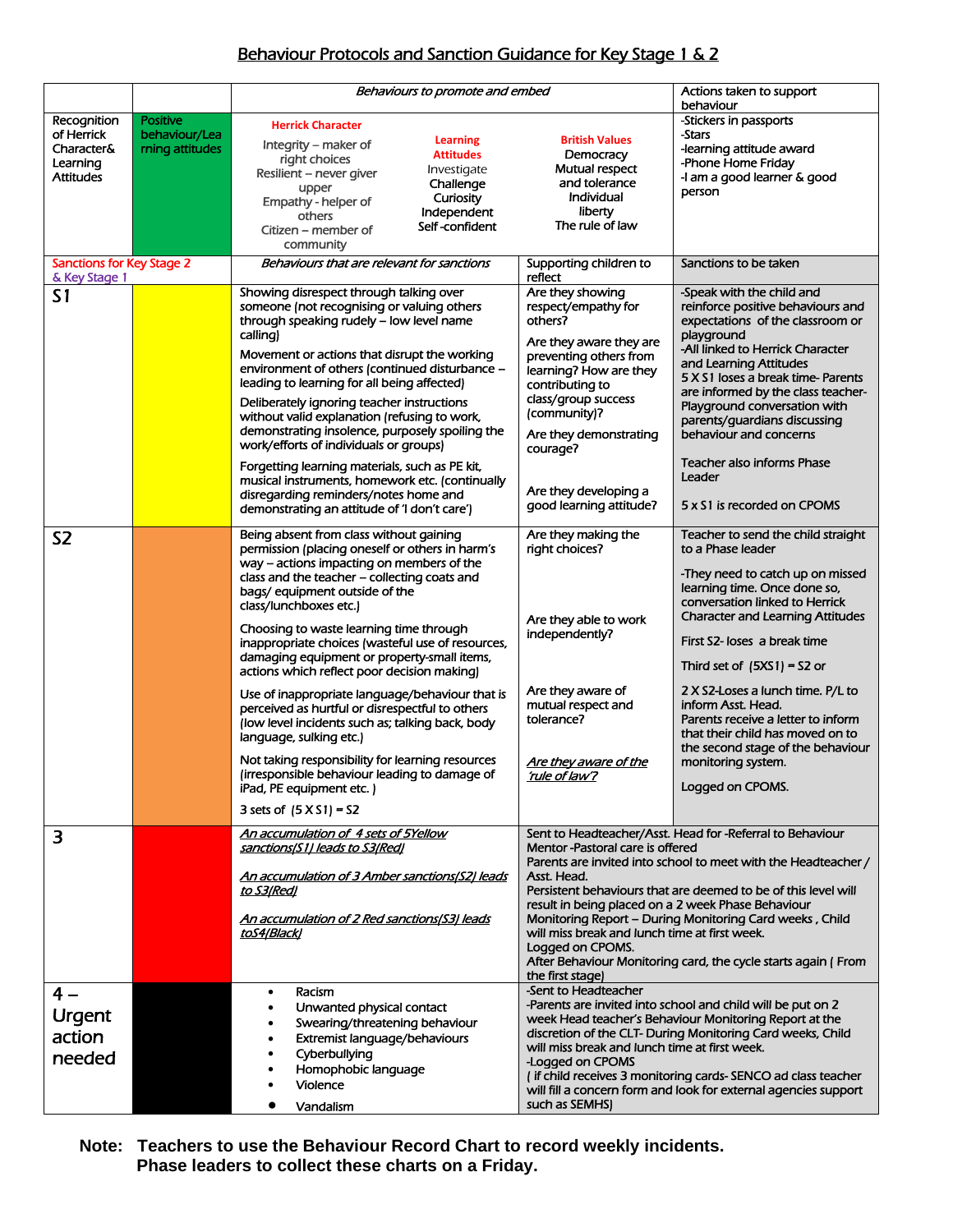Our vision at Herrick Primary School is to have high standards of teaching and learning which challenge our pupils to achieve. Our anti-bullying policy supports this ideal by:

- Promoting respect and tolerance for each other and the school
- Helping pupils towards an understanding of what is right and wrong
- Supporting everyone in forming good relationships with adults and peers.

We believe that students should be fully involved in the writing, implementation, monitoring and review of an anti-bullying policy.

We believe in tackling incidents of bullying by encouraging an environment where individuality is celebrated and individuals can develop without fear. This involves including and engaging everyone's perception of bullying.

# **Definition of terms**

#### *What is bullying?*

Herrick Primary School adopts the following definition of bullying:

Bullying is behaviour by an individual or group, repeated over time, that intentionally hurts another individual or group either physically or emotionally. Bullying can take many forms (for instance, cyber-bullying via text messages or the internet), and is often motivated by prejudice against particular groups, for example on grounds of race, religion, gender, sexual orientation, or because a child is adopted or has caring responsibilities. It might be motivated by actual differences between children, or perceived differences.

**Source:** Preventing and Tackling Bullying Guidance for Schools, DfE, 2011

Bullying is the use of aggression with the intention of hurting another person; resulting in pain and distress to the victim. It is usually conscious and wilful and commonly consists of repeated acts of aggression and/or manipulation. It can take a number of forms - both physical and non-physical, either in combination or in isolation.

Herrick Primary School will not tolerate any forms of prejudice that includes verbal comments and harmful attitude related to sexuality, sex and gender identity.

*Bullying can be:*

| Emotional                 | e.g. being unfriendly, excluding, tormenting (e.g. hiding books, threatening<br>gestures), being bossed, hurting people's feelings, being nasty, unfriendly, mean, blackmailing |
|---------------------------|---------------------------------------------------------------------------------------------------------------------------------------------------------------------------------|
| Physical<br>people around | e.g. pushing, kicking, hitting, punching or any use of violence, pushing                                                                                                        |
| Racist                    | e.g. racial taunts, graffiti, gestures                                                                                                                                          |
| Sexual                    | e.g. unwanted physical contact or sexually abusive comments                                                                                                                     |
| Homophobic                | e.g. associated with or focused on the issue of sexuality                                                                                                                       |
| Verbal                    | e.g. name-calling, sarcasm, spreading rumours, teasing, being cheeky                                                                                                            |
| Cyber                     | e.g. E-mail or text bullying, bullying through a social network or a 3rd party                                                                                                  |
| <b>Material</b>           | e.g. repeatedly damaging belongings, extortion.                                                                                                                                 |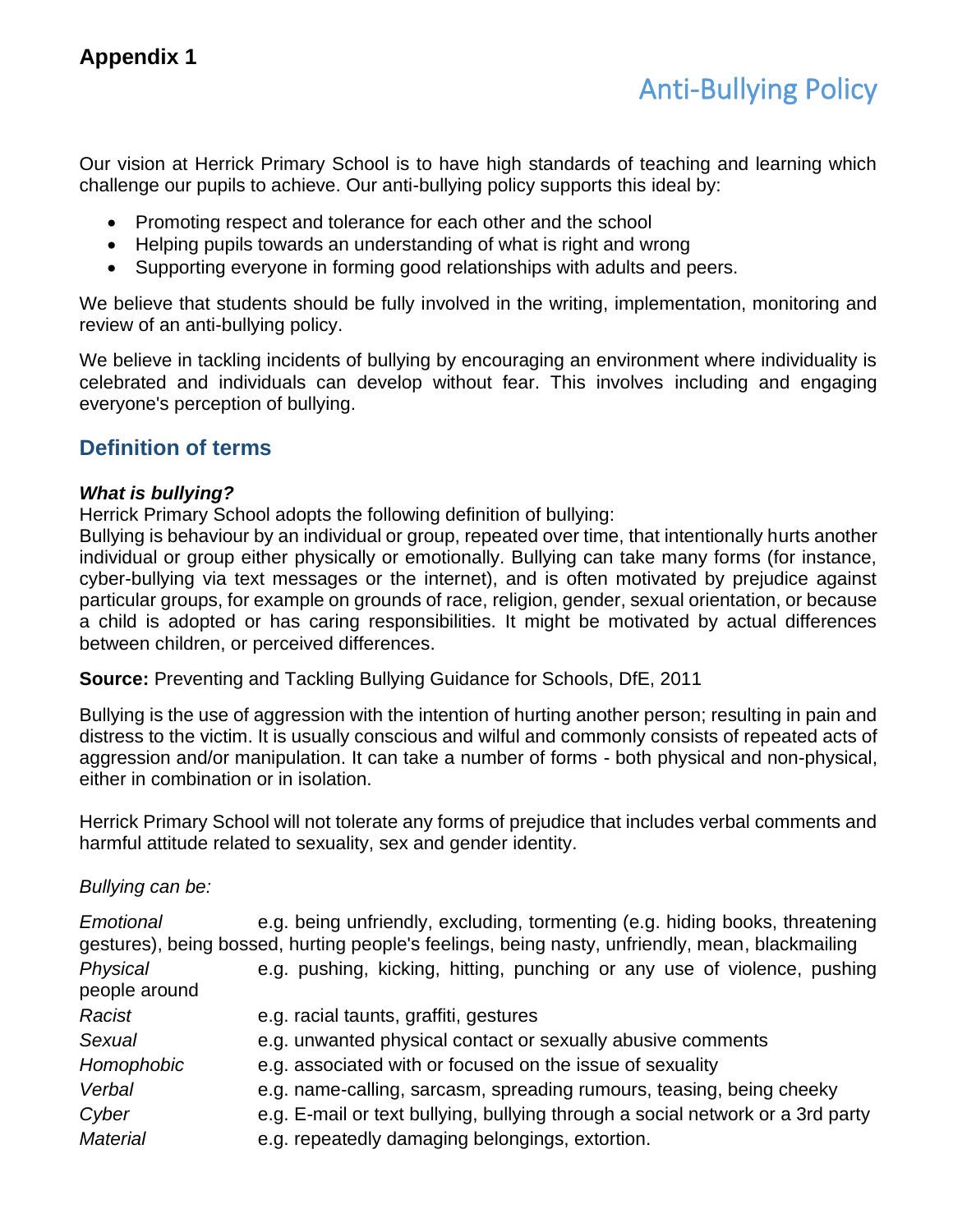Bullying can also be directed towards those with a disability, or special educational need, those of a certain faith or religious belief and LGBTQ.

Other concerns, that might not necessarily easily fit into these headings, will nevertheless be taken seriously e.g. being picked on, taking advantage of another person.

School is aware that it is a possibility that the bully may be an adult and will follow the local Child Protection procedures where this is the case.

As a school we also define bullying to be an action perceived as:

## *S.T.O.P. – Several Times On Purpose.*

*We expect that children will: S.T.O.P. Start Telling Other People*

# **Aims and Objectives**

*The aim of our anti-bullying policy is to:*

- Clarify for students and staff what bullying is and that it is always unacceptable
- Explain to staff, students and school community *why bullying and harassment occur and their impact on individuals and the school as a whole*
- *Provide a secure, stimulating, positive, mutually respectful & inclusive environment*

*As a school we:*

- Involve the Herrick Management Team in any planning, discussion and dissemination of any work related to anti-bullying, directly including the F.A.B.'s (Friends Against Bullying ) in KS2 and Mini-F.A.B.'s in KS1.
- Have in place an anti-bullying support system. Victims or pupils/staff who are aware of bullying can report incidents to any member of staff or F.A.B./Mini-F.A.B. who will then report the incident to the Behaviour Mentor and/or Anti-Bullying Champion. They will then work with the victim and the perpetrator to recognise what has happened and then help them, through a variety of means (e.g. counselling) , to ensure all parties can agree a resolution to the issue.
- Regularly monitor and review the policy to ensure it is up to date and relevant to our school community. This is done by the Senior Management of the school through consultation with the Herrick Management Team at least once a term.

# **Practice and Procedures**

What do we do to prevent bullying?

Everyone involved in the life of the school must take responsibility for promoting a common antibullying approach by being supportive of each other, providing positive role models and conveying a clear understanding that we disapprove of unacceptable behaviour (but not the pupil or student), and by being clear across the school that we follow school rules as follows:

# **Herrick Primary School Rules**

- Move around the school sensibly and calmly
- Be polite and well mannered at all times
- Respect and be kind to each other
- Listen to each other and respect each other's points of view
- Respect other people's property and the school environment

and that we support our Rules & Responsibilties as shown on our Herrick School Agreement. All members of the school community are expected to report incidents of bullying. On entering the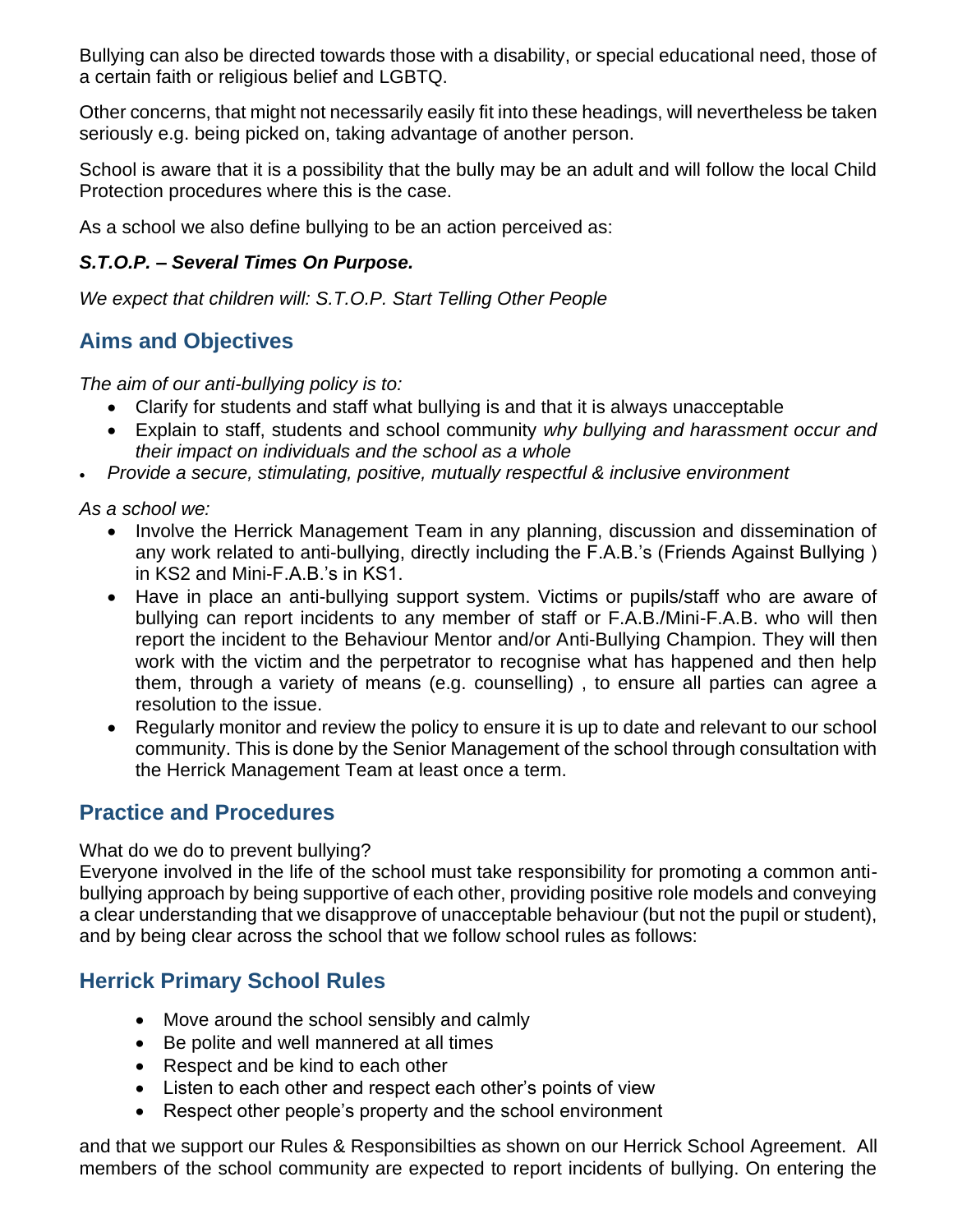school each new pupil is allocated a special friend in their class and a personal FAB mentor in the playground. There will also be a link TA that the pupil will be introduced to as a point of contact.

**1.** Staff have a vital role to play as they are at the forefront of behaviour management and supporting children's sense of well being in school. They have the closest knowledge of the children in their care and should build up a relationship involving mutual support, trust and respect. Staff share a collective responsibility to adhere to the antibullying policy put in place, and to follow the appropriate procedures for reporting and recording any incidents of bullying.

## **Staff** We expect staff will*:*

- Provide children with a framework of behaviour including class rules which supports an up to date whole school policy
- Emphasise and behave in a respectful and caring manner to students and colleagues, to set a good tone and help create a positive atmosphere
- Provide children with a good role model
- Raise awareness of bullying through assemblies, stories, role-play, discussion, peer support, School Council, PSHE, RE, JIGSAW
- All adults in school to understand that bullying can be perceived as S.T.O.P. Several Times On Purpose; and can use S.T.O.P - Start Telling Other People as a form of informing.
- Through the head teacher, keep the governing body well informed regarding issues concerning behaviour management
- Promote and support the Friends Against Bullying (FAB) programme in KS1 and KS2. Children will be knowledgeable of their rights and responsibilities from an early age and so this will become embedded into the children's ethos and philosophy of positive behaviour.
- Promote anti-bullying philosophies through activities such as Anti-Bullying Week; class and school 'Rights and Responsibilities Charter';
- Provide activities / resources at playtime and lunchtime, supervising activities and encouraging positive behaviour.
- **2. Parents/Carers** We expect that parents/carers will understand and be engaged in everything that is being done to make sure their child enjoys school and is safe at school: This is done through -
- Supporting us in helping to meet our aims
- Feel confident that everything is being done to make sure their child is happy and safe at school
- Be informed about any aspect of their child's behaviour, both positive and negative, initially through the class teacher, though this can be through any member of Senior Management.
- Be informed about who can be contacted if they have any concerns about bullying and/or report any form of bullying that they feel is taking place or has taken place. Class teachers will inform parents of this.
- Should a parent become aware of any incident of bullying taking place within school they have a responsibility to notify a member of a staff with their concerns.
- **3. Governors** We expect that governors will:
- Support the Head teacher and the staff in the implementation of this policy
- Be fully informed on matters concerning anti-bullying
- **4. Children** We expect that children will:
- Support the Head teacher and staff in the implementation of the policy. This might involve contributing to agreed approaches designed to reduce bullying or better deal with incidents that arise.(e.g. via School Council, FAB etc)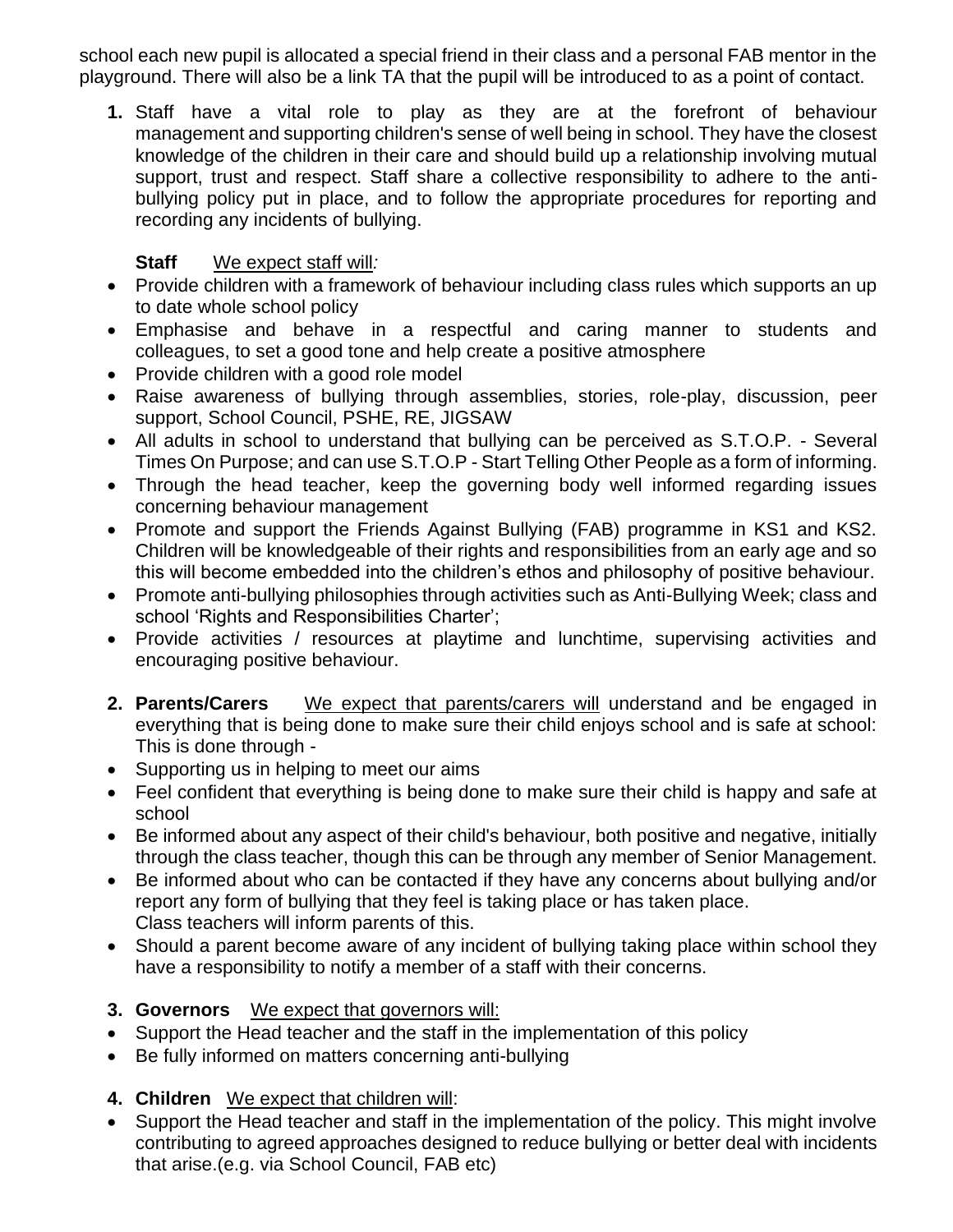- Be involved in the monitoring and review of the policy, this is done twice a term through Herrick Management Teach meetings.
- Feel confident that everything is being done to make school a safe and secure environment for them to achieve and learn
- Feel supported in reporting incidents of bullying
- Be reassured that action regarding bullying will take place
- Contribute to surveys when asked

As a school we work to prevent bullying through a range of different means. These include having our F.A.B. groups (Friends Against Bullying) work in the playground each breaktime and lunchtime (KS1 and KS2), Phase and whole-school assemblies, consulting with the children in our Herrick Management Team, and through the teaching of Jigsaw. programme which is taught to all groups as part of the PSHEC curriculum.

# **Reacting to a specific incident**

## **Recording**

Incidents at playtime are reported by the FABs (yellow hats), to the lunchtime supervisors. This information of incidents are to be recorded in the Behaviour Record chart kept by each lunchtime supervisiors.

A named person will be allocated to the incident. Where incidents are clearly identified as bullying this must be reported to a senior member of staff (Headteacher/Assistant Head teacher /Phase leader). The named person will monitor and update staff as to outcome for both parties involved in the incident.

Parents (of both bully and person bullied) are informed of what has happened, and how it has been dealt with. Records of discussions to be filed on CPOMS.

## **Confidential Reporting of Incidents**

All children in the school are aware of the 'being me, being happy, being safe' box located in their class, where they can submit a confidential note informing the Anti-Bullying Champion (Mrs A Aydin), of an incident of bullying that has occurred towards them. Teachers will check the boxes regularly and inform Mrs Aydin who will follow up on any reported incidents.

Children can report to any adult if they feel they are being bullied. This information will then be passed to Mrs Aydin who will then follow the appropriate course of action.

## **Dealing with an Incident**

Whenever a bullying incident is reported the school will go through a number of prearranged steps. The exact nature of each step will depend in part on the nature of the incident and those involved.

#### **1. The school community need to be aware that when a bullying incident has come to the attention of adults in the school it has been taken seriously and action has resulted.**

- A child will be able to tell any member of the school community of any type of bullying that they feel has happened either to themselves or as a witness to an incident.
- The Anti–Bullying Champion is Mrs A Aydin whose role it is to promote the anti-bullying ethos of the school. She will hold twice termly consultation meetings with the Herrick Management Team regarding bullying, reviewing the policy etc., and monitor the effectiveness of systems in place for reporting and resolving bullying in our school. He will also be involved in any meeting with parents regarding bullying.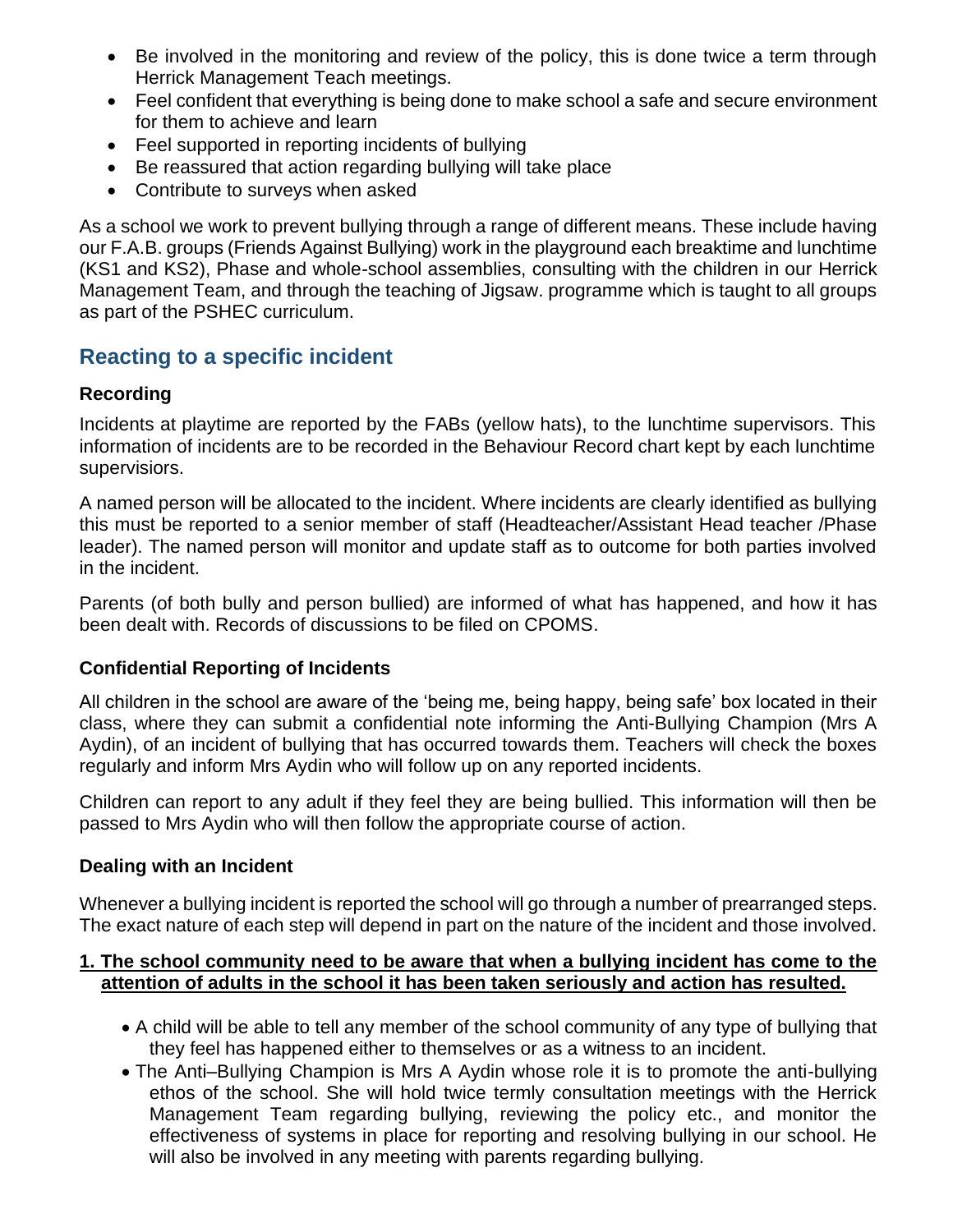- The school council member may submit a form that they have received a bullying complaint.
- With all forms of initial reporting the incident is to be logged and then sent through the line management.

### **2. School expects to support all involved by:**

- Having a named person that will monitor the incidents of bullying in school (Mrs Aydin)
- Talking through the incident with all parties involved
- Helping the both parties to express their feelings
- Talking about which rule(s) has/have been broken
- Discussing strategies for making amends with the pupil causing the bullying and the pupil being bullied ensuring that agreements are sustained.

#### **3. Nevertheless sanctions may include:**

- Time away from an activity within the classroom
- Time away from the classroom
- Missing break or another activity
- Formal letter home from the Head teacher expressing concerns, where the pattern of behaviour continues
- Meeting with staff, parent and child
- Pastoral Support Plan
- Fixed-term exclusion
- Permanent exclusion

## **4. Parents (of both pupil causing the bullying and person bullied)**

- are informed of what has happened, and how it has been dealt with.
- Records of these discussions to be minuted and filed.
- Failing face-to face discussion, parents/carers will be informed of any incidents by letter

#### **5. Child Protection procedures**

• will always be followed when concerns arise. (Refer to Safeguarding Policy)

#### **6. Witnesses**

• The role of witnesses and bystanders are valued in order to validate what has taken place from impartial points of view.

## **7. Supporting the Victim**

The school support the victim in many ways through school policy, the use of the FAB and Red Hat systems and the monitoring of children after an incident with TAs and lunchtime supervisors who then communicate information along the chain of line management. This is communicated to the parents through the class teacher. All incidents are followed up as a matter of routine by Mrs Aydin or Headteacher if necessary.

#### **8. Supporting the Perpretrator**

The school will support the perpretrator of the bullying through the following ways as and when deemed appropriate for each individual pupil and dependant on the circumstances. These range from, regular counselling with Mrs Aydin, a behaviour contract, working with the parents to promote positive behaviour in school.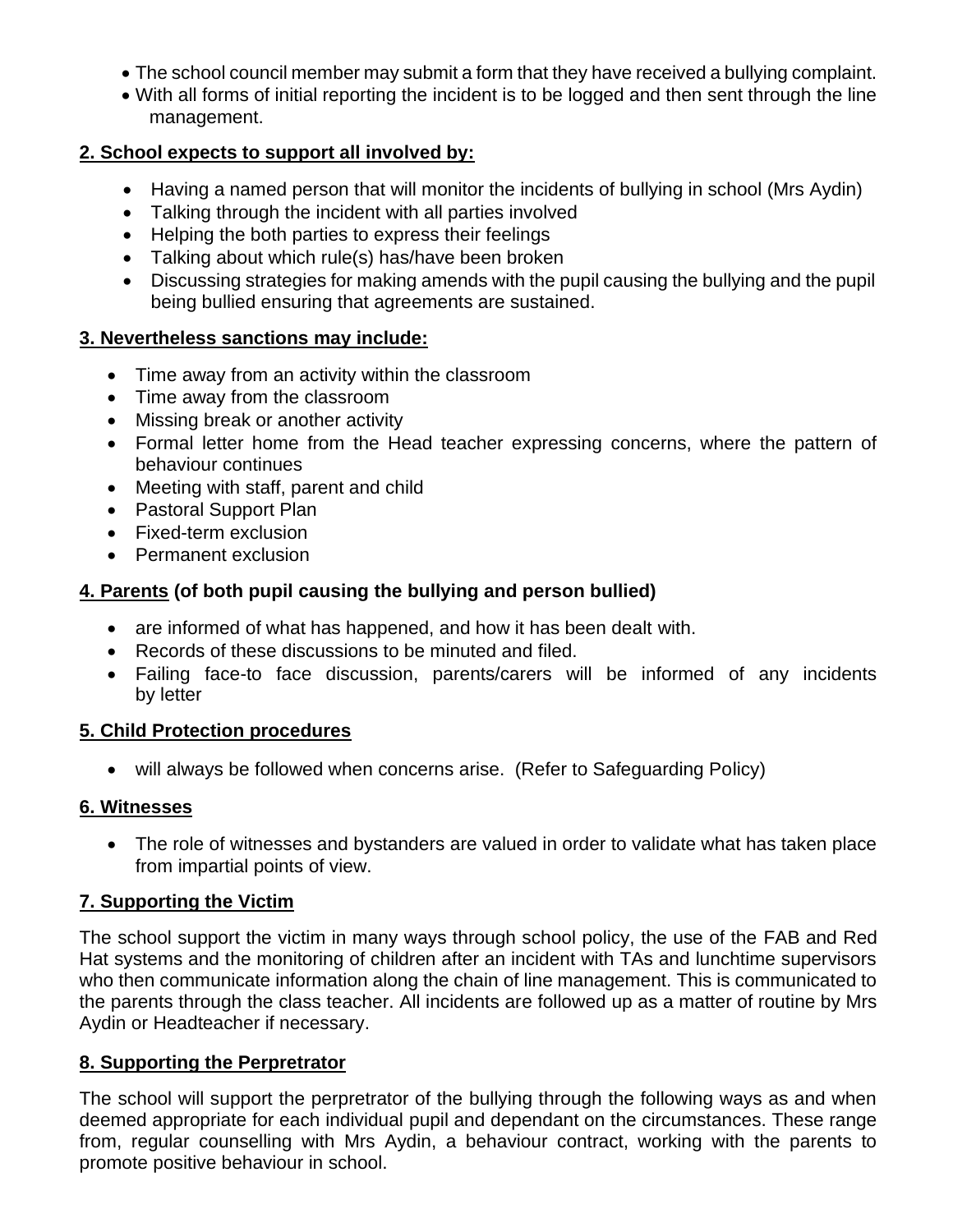# **Recording of Incidents**

Reported incidents of bullying can be recorded in the following ways –

- a) Teachers who will then pass the information on to Mrs Aydin via CPOMS.
- b) Lunchtime Supervisors who will record the information on their Behaviour Chart and pass it to Mrs Aydin by the end of their duties.
- c) FAB group Report verbally to Mrs Aydin

Mrs Aydin is responsible for coordinating the recording system and reviews all reported instances of bullying.

## **Monitoring**

Trends and strategies are analysed through CPOMS reporting for inclusion in the Headteacher's reports to governors.

Careful monitoring and analysis provides us with a regular opportunity to link monitoring to action planning for the following school year.

# **Policy Monitoring**

- The Staff and School Council review the Policy
- Annual initiatives reported to Governors
- Liaison with parents
- Data from the monitoring and recording scheme on the SIMS system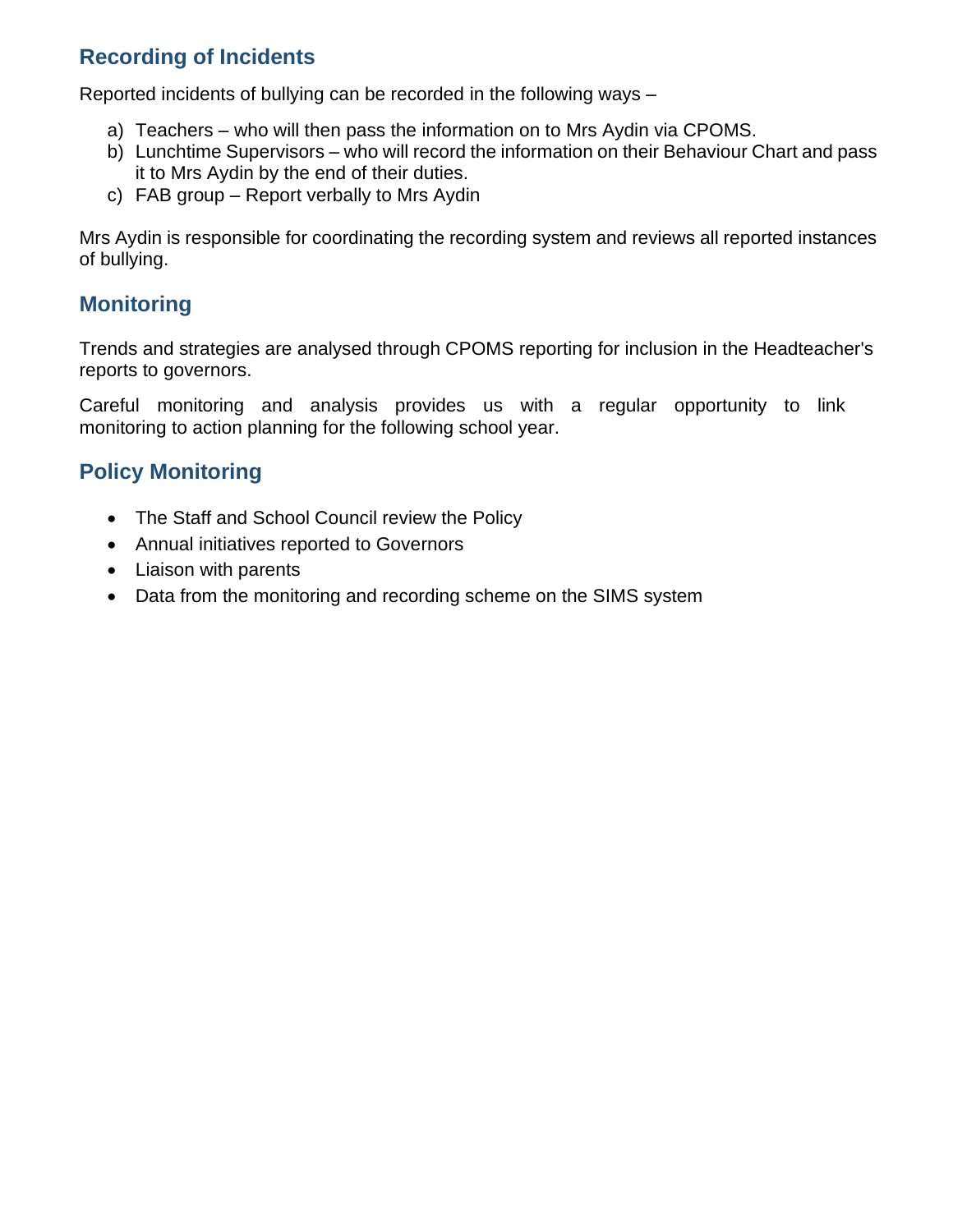# Anti-Racist Policy

Herrick Primary School is a multi-ethnic School, which aims to fully develop the intellectual, social, creative and spiritual growth of children. We believe that such aims can best be nurtured in a supportive and happy atmosphere in which concern for each other is a keynote. We practice equal opportunities and will not allow any form of racial or religious intolerance.

We value all our children with their families and the historical, culture, and religious diversity that they bring in to school community to share each other's rich heritage and delight in it. We hope that, by pursuing these aims, we shall enable our children to play a full part in out multi-ethnic society.

We want Herrick to be a happy place for all children. This means ensuring that they are never subject to remarks or threats made because of their colour or background.

- We will not allow the following sort of behaviour.
- Attacks on other children for any reason.
- Name calling, insulting remarks, jokes that are based upon another person's colour, religion, culture or background.
- Writing racist remarks or symbols
- Making threats against people because of their colour, religion, culture or background.

All these kinds of behaviour will be treated with extreme seriousness by all who work in our school community. All cases will be logged, referred and appropriate action will be taken.

In some instances this may simply be a discussion as to why this is a wrong way to behave and in other cases we feel that it may be necessary to impose sanctions until this behaviour has stopped.

In school cases, if the behaviour continues, we will call in the parents to discuss a child's behaviour, in order to increase an awareness of the cruelty involved in racist threats.

The victim of racial harassment will be offered support if necessary.

Racist comments by any adults in the school will be referred to the Head and appropriate measures will be taken.

We want children and their parents to know we will not tolerate racist behaviour in our school. Governors will be kept informed of racist incidents and the actions taken to deal with them.

The school community will try to do all that it can to work closely with the organisations and groups that represent people of different religions, languages and cultures.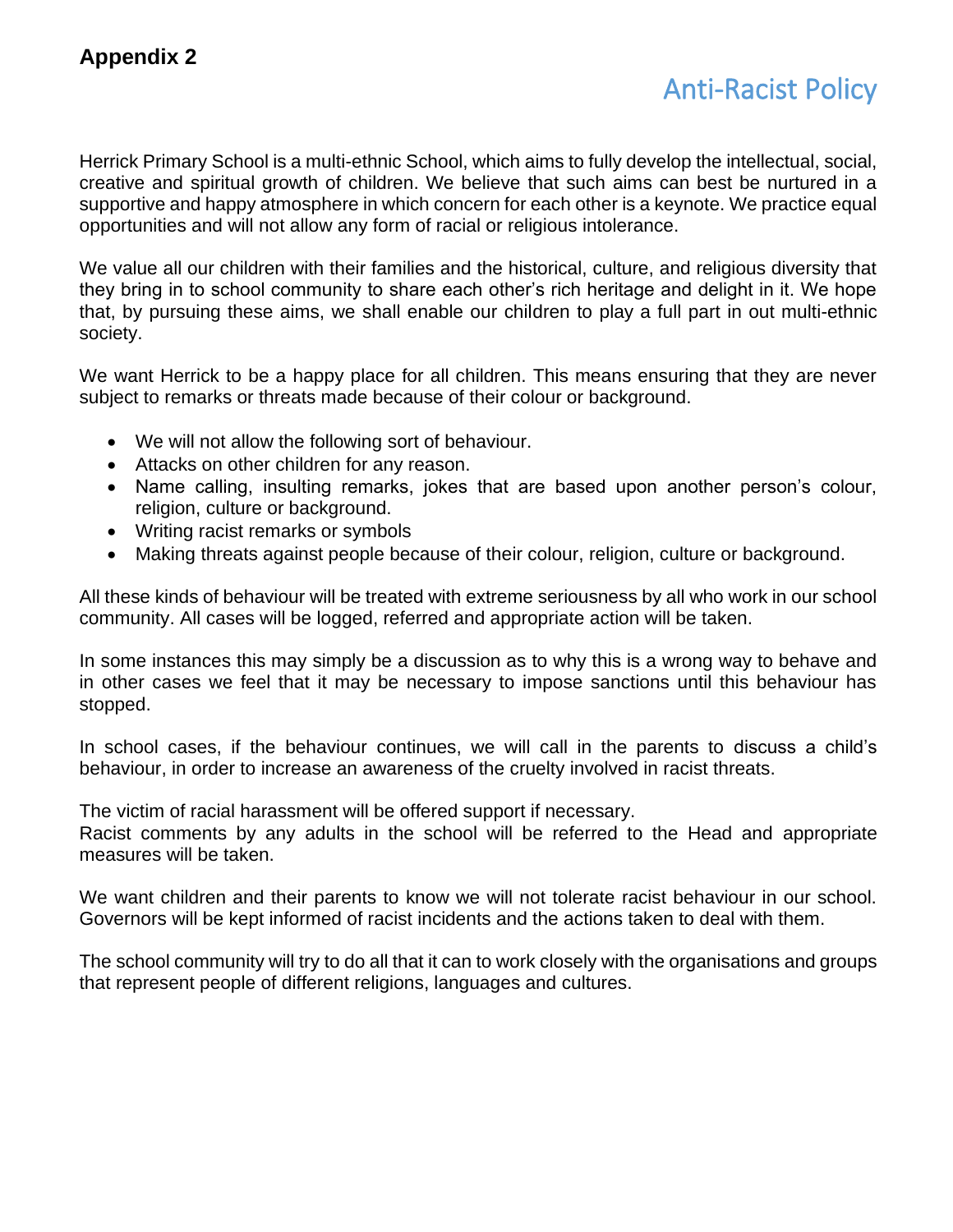

# Peer-on-Peer Abuse Policy

(Including Sexual Violence and Sexual Harassment between children)

Ratified by Governors Review November 2024

#### **1. Context, Scope and Definitions**

It is essential that all our staff understand the importance of challenging inappropriate behaviours between peers, many of which are listed below, that are abusive in nature. Minimising the impact of certain behaviours created an environment that is accepting of unsafe behaviours and invalidated the victims experiences, which can stop them from receiving support and impact them in all staged of their life. eg, dismissing sexual harassment as humour, an inevitable part of growing up, or excused as child exploration can lead to a culture of unacceptable behaviours, an unsafe environment for children and in worst case scenarios a culture that normalises abuse leading to children not coming forward to report it abuse or blaming themselves for what has happened (KCSIE 21).

Herrick Primary School staff are advised to maintain an attitude of 'it could happen here' where safeguarding is concerned. When concerned about the welfare of a child, staff should always act in the best interests of the child.

#### **Peer abuse is behaviour by an individual or group, intending to physically, sexually or emotionally hurt others.**

#### **All staff should recognise that children are capable of abusing their peers.**

All staff should be aware of safeguarding issues from peer abuse including:

- bullying (including online bullying)
- physical abuse such as hitting, kicking, shaking, biting, hair pulling, or otherwise causing physical harm
- sexual violence and sexual harassment
- sexting (also known as youth produced sexual imagery); and
- initiation/hazing type violence and rituals.

This abuse can:

- Be motivated by perceived differences e.g. on grounds of race, religion, gender, sexual orientation, disability or other differences
- Result in significant, long lasting and traumatic isolation, intimidation or violence to the victim; vulnerable adults are at particular risk of harm
- Be indicative of concerns within the life if the child who perpetuates the behaviour e.g. Safeguarding concerns

Children or young people who harm others may have additional or complex needs e.g.:

- Significant disruption in their own lives
- Exposure to domestic abuse, witnessing or suffering from abuse
- Educational under-achievement
- Involved in crime

Stopping violence and ensuring immediate physical safety is the first priority of any education setting, but emotional bullying can sometimes be more damaging than physical. School staff, alongside their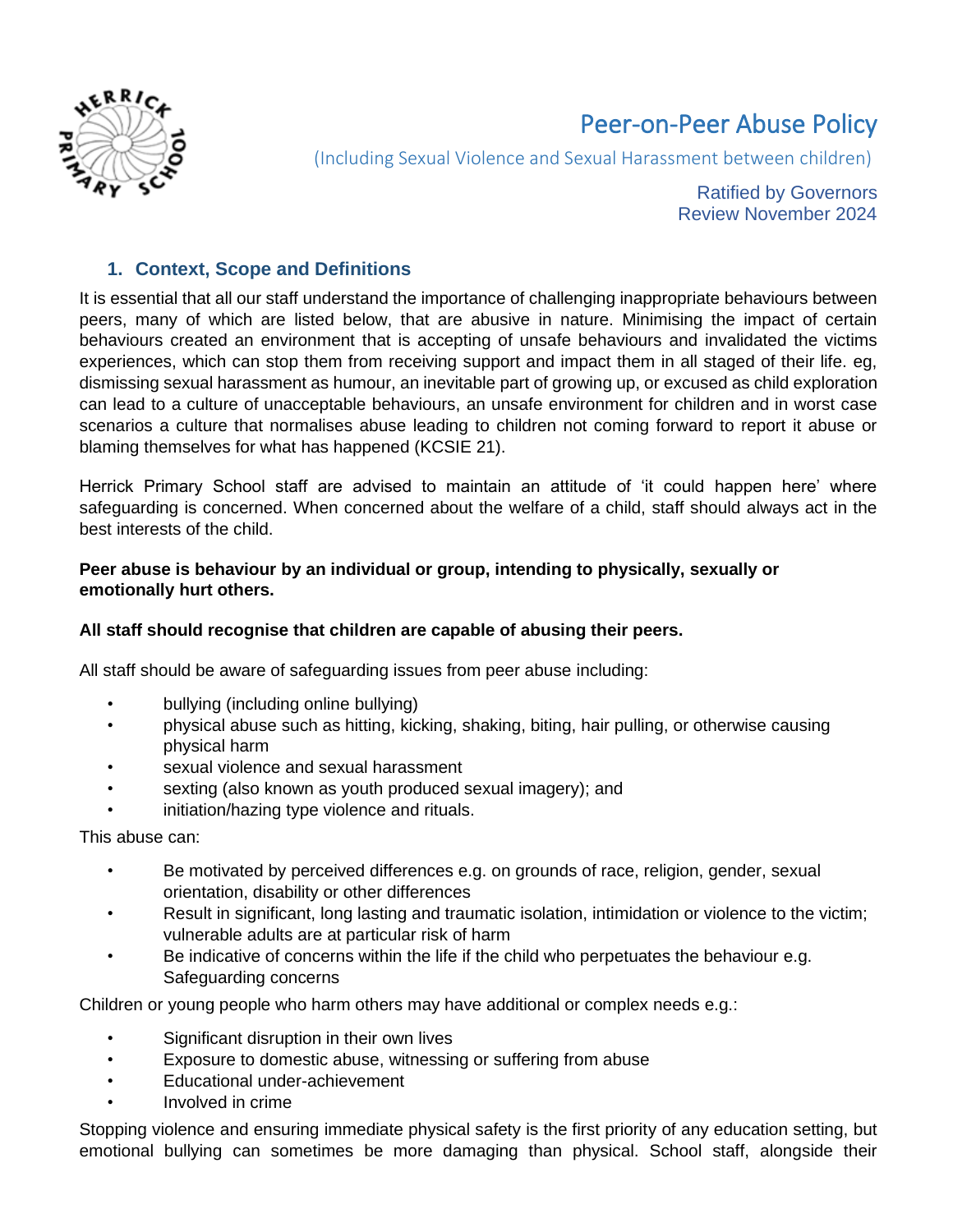Designated Safeguarding Lead and/or Deputy, have to make their own judgements about each specific case and should use this policy guidance to help.

#### **2. Responsibility**

Keeping Children Safe in Education (KCSIE), 2021 states that

*'Governing bodies and proprietors should ensure their child protection policy includes procedures to minimise the risk of peer on peer abuse and sets out how allegations of peer on peer abuse will be investigated and dealt with'.*

It also emphasises that the voice of the child must be heard:

*'Governing bodies, proprietors and school or college leaders should ensure the child's wishes and feelings are taken into account when determining what action to take and what services to provide. Systems should be in place for children to express their views and give feedback. Ultimately, all system and processes should operate with the best interests of the child at their heart.'*

Peer on Peer abuse is referenced in the Safeguarding and Child Protection Policy. The sensitive nature and specific issues involved with peer on peer necessitate separate policy guidance.

At Herrick Primary School we continue to ensure that any form of abuse or harmful behaviour is dealt with immediately and consistently to reduce the extent of harm to the young person, with full consideration to the impact on that individual child's emotional and mental health and well-being. We also understand that as staff, we must recognise when we are unable to make decisions that are beyond our capacity, and will ensure that the appropriate or external body is informed when necessary e.g. local Police, SEMH services etc.

#### **3. Purpose of Policy**

The purpose of this policy is to explore some forms of peer on peer abuse. The policy also includes a planned and supportive response to the issues.

At Herrick Primary School, we have the following policies in place that should be read in conjunction with this policy:

- 3.1 Anti-Bullying including Online Bullying Policy
- 3.2 Safeguarding and Child Protection Policy
- 3.3 Managing Allegations / Whistleblowing Policy
- 3.4 Behaviour Policy
- 3.5 Health & Safety Policy
- 3.6 Online Safety Policy, Statement and Procedures

#### **4. Framework and Legislation**

This policy is supported by the key principle of the Children's Act (1989) that the child's welfare is paramount. Another key document is Working Together to Safeguard Children (2018), which highlights that every assessment of a child 'must be informed by the views of the child'. (WTtSC; 2018, 21) This is reiterated by Keeping Children Safe in Education (2021) through ensuring procedures are in place in schools that emphasise the importance of the child's voice.

#### **5. Abuse and harmful behaviour**

It is necessary to consider:

- what abuse is and what it looks like
- how it can be managed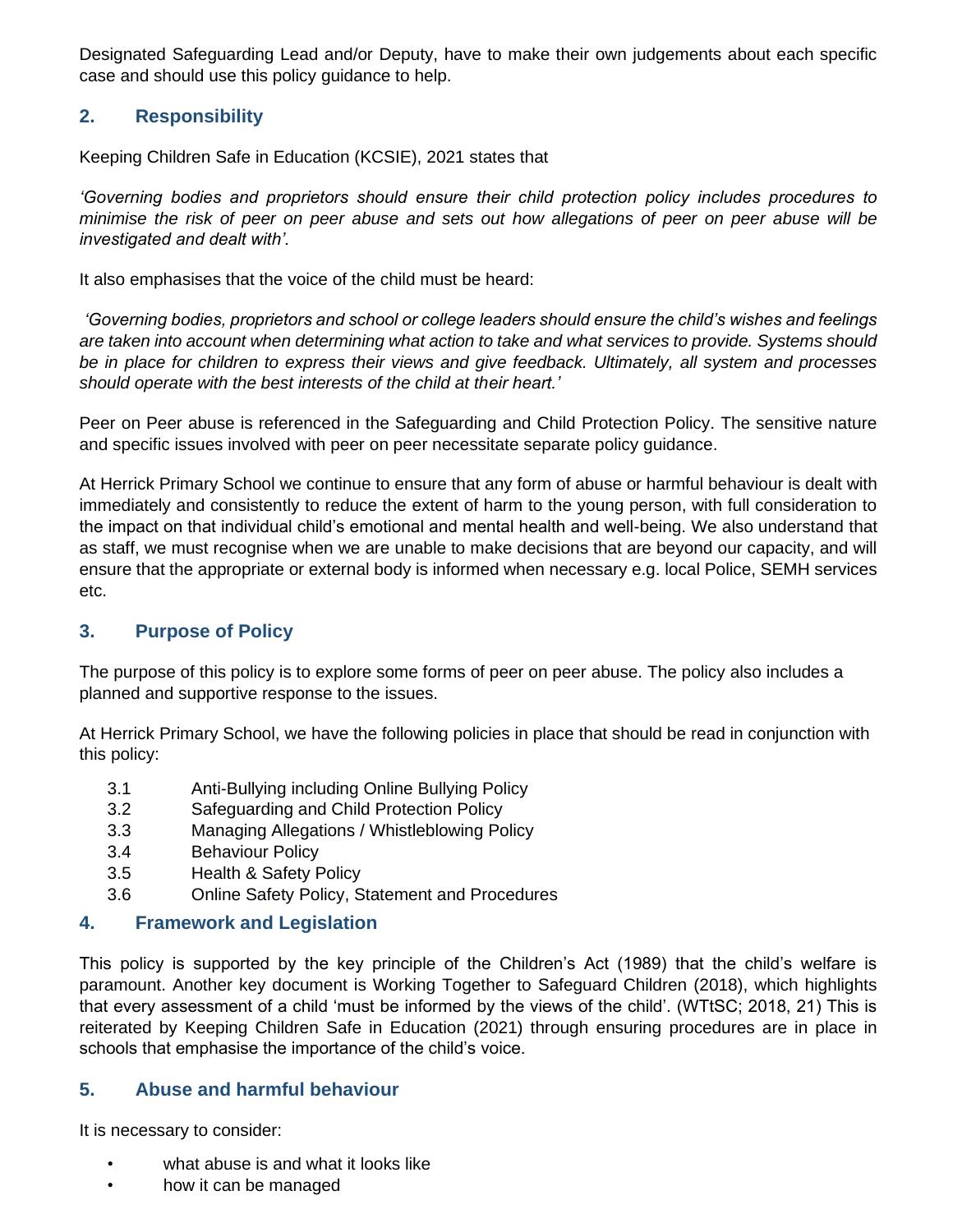- what appropriate support and intervention can be put in place to meet the needs of the individual
- what preventative strategies may be put in place to reduce further risk of harm.

Abuse is abuse, even when a child is the perpetrator(s). Abuse should never be tolerated or mistaken as humour or 'a part of growing up'. It is important to consider the forms abuse may take and the subsequent actions required.

- Children are vulnerable to abuse by their peers. Peer-on-Peer abuse should be taken as seriously as abuse inflicted by adults and should be subjected to the same child protection procedures and dealt with the same severity.
- Children can abuse other children. This can include (but is not limited to): abuse within intimate partner relationships; bullying (including cyberbullying); sexual violence, harassment and assault; physical abuse such as hitting, kicking, shaking, biting, hair pulling, or otherwise causing physical harm; sexting and initiation/hazing type violence and rituals.
- Staff should not dismiss abusive behaviour as normal between young people and should not develop high thresholds before taking action.
- Staff should be aware of the potential uses of websites and technology for bullying and abusive behaviour between young people.
- Staff should be aware of the added vulnerability of children and young people who have been the victims of violent crime, including the risk that they may respond to this by abusing younger or weaker children.

The alleged perpetrator(s) is likely to have considerable unmet needs as well as posing a significant risk of harm to other children. Evidence suggests that such children may have had considerable disruption in their lives, may have witnessed or been subjected to physical or sexual abuse, may have problems in their educational development and may have committed other offences. They may therefore be subjected to (or be at risk of) significant harm and be in need of protection. Any long-term plan to reduce the risk posed by the alleged perpetrator(s) must address their needs along with any intervention strategy put in place.

# **6. Types of abuse**

Herrick Primary School has a zero tolerance policy towards abuse, sexual violence and harassment. It is never acceptable and will not be tolerated. There are many forms of abuse that may occur between peers and this list is not exhaustive. Each form of abuse or prejudiced behaviour is described in detail followed by advice and support on actions to be taken.

## *6.1 Physical abuse*

This may include hitting, kicking, nipping/pinching, shaking, biting, hair pulling, or otherwise causing physical harm to another person. There may be many reasons why a child harms another and it is important to understand why a young person has engaged in such behaviour, including accidently before considering the action or punishment to be undertaken.

## *6.2 Sexual violence and sexual harassment*

This must always be referred immediately to the Designated Safeguarding Lead

The DSL will follow the DfE Guidance: Sexual violence and sexual harassment between children in schools and colleges Sept 2021;

[https://assets.publishing.service.gov.uk/government/uploads/system/uploads/attachment\\_data/file/99923](https://assets.publishing.service.gov.uk/government/uploads/system/uploads/attachment_data/file/999239/SVSH_2021.pdf) [9/SVSH\\_2021.pdf](https://assets.publishing.service.gov.uk/government/uploads/system/uploads/attachment_data/file/999239/SVSH_2021.pdf)

With consideration of;

- Managing internally 65.1, page 27
- Early Help 65.2, page 28
- MASH referral 65.3. page 28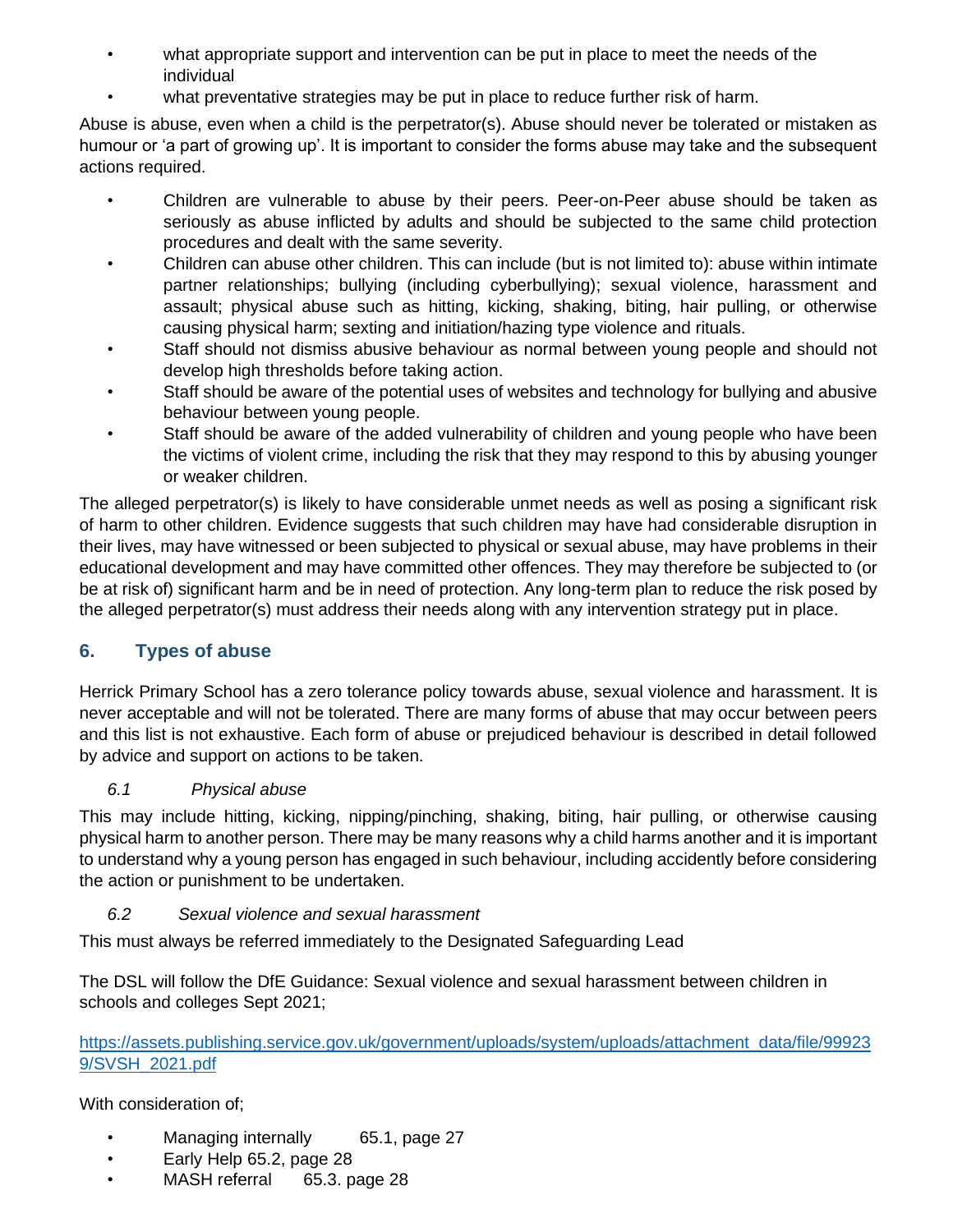• Reporting to the police 65.4, Page 29

Sexual violence and sexual harassment can occur between two children of any age and sex. It can also occur through a group of children sexually assaulting or sexually harassing a single child or group of children.

Sexually harmful behaviour from young people is not always contrived or with the intent to harm others. There may be many reasons why a young person engages in sexually harmful behaviour and it may be just as distressing to the young person who instigates it as to the young person it is intended towards. Sexually harmful behaviour may include

- inappropriate sexual language
- inappropriate role play
- sexual touching or indecent exposure
- sexual assault/abuse.

Staff should be aware of the importance of:

- making clear that sexual violence and sexual harassment is not acceptable, will never be tolerated and is not an inevitable part of growing up
- not tolerating or dismissing sexual violence or sexual harassment as humour, "part of growing up", or "just having a laugh"; and
- Challenging behaviours (potentially criminal in nature), such as physical assault. Dismissing or tolerating such behaviours risks normalising these behaviours.
- **Upskirting**: where someone takes a picture under a person's clothing (not necessarily a skirt) without permission and or knowledge, with the intention of viewing their genitals or buttocks (with or without underwear) to obtain sexual gratification, or cause the victim humiliation, distress or alarm. It is a criminal offence. Anyone, of any gender, can be a victim.

#### *6.3 Bullying*

Bullying is unwanted, aggressive behaviour among school aged children that involves a real or perceived power imbalance. The behaviour is repeated, or has the potential to be repeated, over time. Both young people who are bullied and who bully others may have serious, lasting problems.

In order to be considered as bullying, the behaviour must be seek to harm, intimidate or coerce with malicious intent and includes:

- An Imbalance of Power: Young people who bully use their power—such as physical strength, access to embarrassing information, or popularity—to control or harm others. Power imbalances can change over time and in different situations, even if they involve the same people.
- Repetition: Bullying behaviours happen more than once or have the potential to happen more than once, Bullying enacted by a group of people towards a specific person is considered bullying even if each individual within the group acted only once.

Bullying includes actions such as making threats, spreading rumours, attacking someone physically or verbally or for a particular reason e.g. size, hair colour, gender, sexual orientation, religion, and may exclude someone from a group on purpose. Staff must be aware that bullying and discrimination against someone who has a protected characteristic is against the law (The Equality Act, 2010) and any discrimination or harassment founded on protected characteristics must be dealt with seriously and effectively.

## *6.4 Online Bulling*

Online Bullying is the use of technology (social networking, messaging, text messages, e-mail, chat rooms etc.) to harass threaten or intimidate someone for the same reasons as stated above.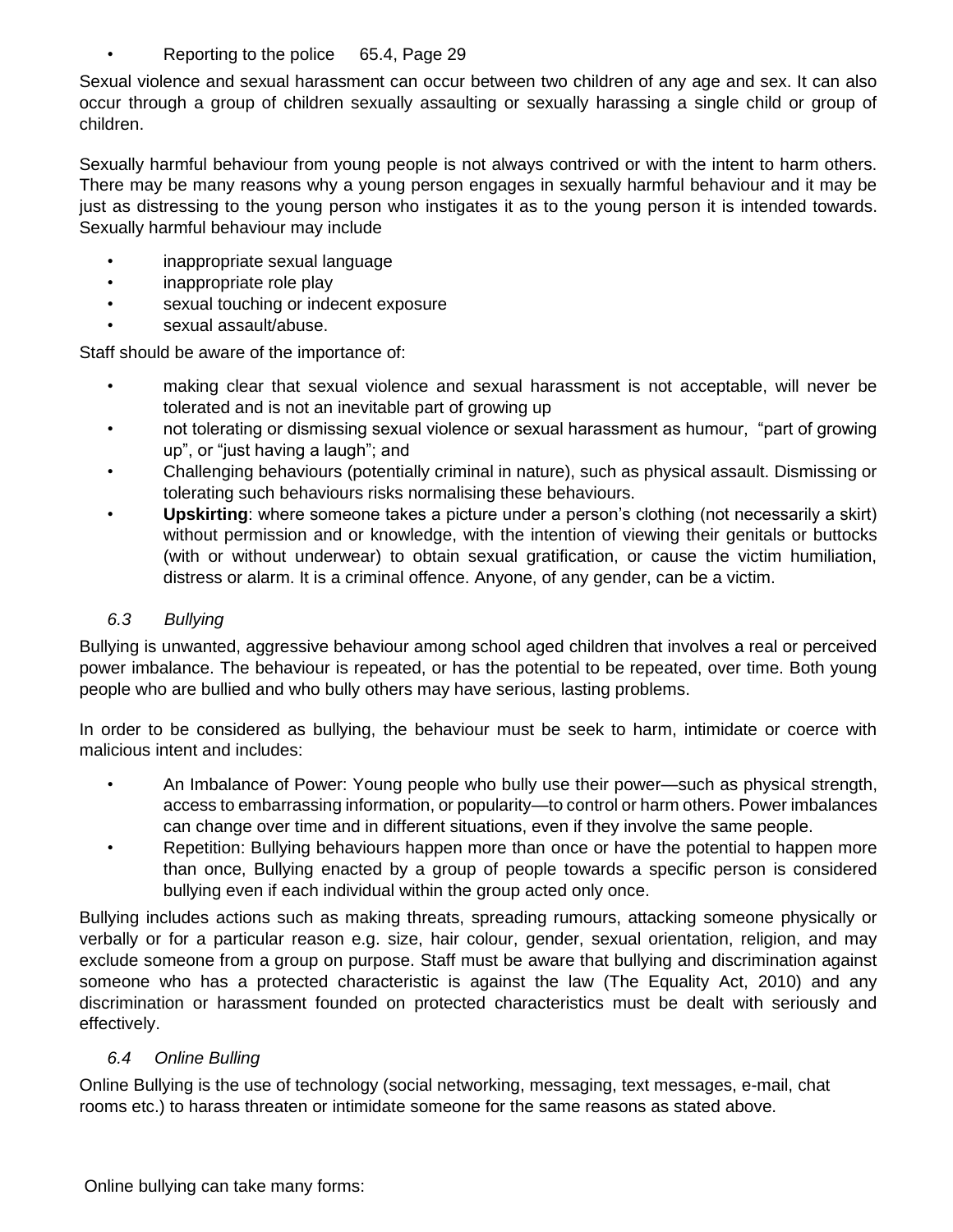- Abusive or threatening texts, emails or messages
- Posting abusive comments on social media sites
- Sharing humiliating videos or photos of someone else
- Stealing someone's online identity or gaining access to someones online accounts to send messages.
- Spreading rumours online
- Trolling sending someone menacing or upsetting messages through social networks, chatrooms or games
- Developing hate sites about another person
- Prank calls or messages
- Group bullying or exclusion online
- Anonymous messaging
- Encouraging a young person to self-harm, or inflict harm upon other
- Pressuring children to send sexual messages or engaging in sexual conversations
- Doxxing when someone finds someone's personal information and share it online. This is often used to scare children and can be used as blackmail.

Parents and staff must be aware that there are many different forms of social media that are popular with young children, this can include online chat functions available on video games (i.e. XBOX Live) and that these online chat functions can leave children vulnerable to harassment and bullying from strangers.

#### *6.5 Sexting / Sharing nude or indecent imagery*

The term 'sexting' relates to the sending of indecent images, videos and/or written messages with sexually explicit content; these are created and sent electronically. They are often 'shared' via social networking sites and instant messaging services. Indecent imagery can coerced from children. Sexting refers to both consensual and non-consensual creation and sharing of explicit content.

Sexting and sharing nude or indecent images by school aged pupils is **always** illegal. Even if the content was created by a child, both the child who created the images and the person who received them can be investigated. Non-consensual creation and sharing of explicit images, especially when the victim is being depicted in these images, is always illegal.

## The NSPCC states:

*It's a criminal offence to create or share explicit images of a child, even if the person doing it is a child. If sexting is reported to the police, they will make a record but may decide not take any formal action against a young person.<sup>1</sup>*

**Upskirting**: typically involves taking a picture under a person's clothing without them knowing, with the intention of viewing their genitals or buttocks to obtain sexual gratification, or cause the victim humiliation, distress or alarm. It is a criminal offence. Anyone of any gender, can be a victim.

This **must always be referred** immediately to the Designated Safeguarding Lead DSL will follow the UKCIS: Sexting in schools and colleges 2016 guidance.<sup>2</sup>

## *6.6 Initiation/Hazing*

Hazing is a form of initiation ceremony, which is used to induct newcomers into an organisation such as a private school, sports team etc. There are a number of different forms, from relatively mild rituals to severe and sometimes violent ceremonies. The ceremony welcomes newcomers by subjecting them to a series of trials which promote a bond between them. After the hazing is over, the newcomers also have something

<sup>1</sup> <https://learning.nspcc.org.uk/research-resources/briefings/sexting-advice-professionals>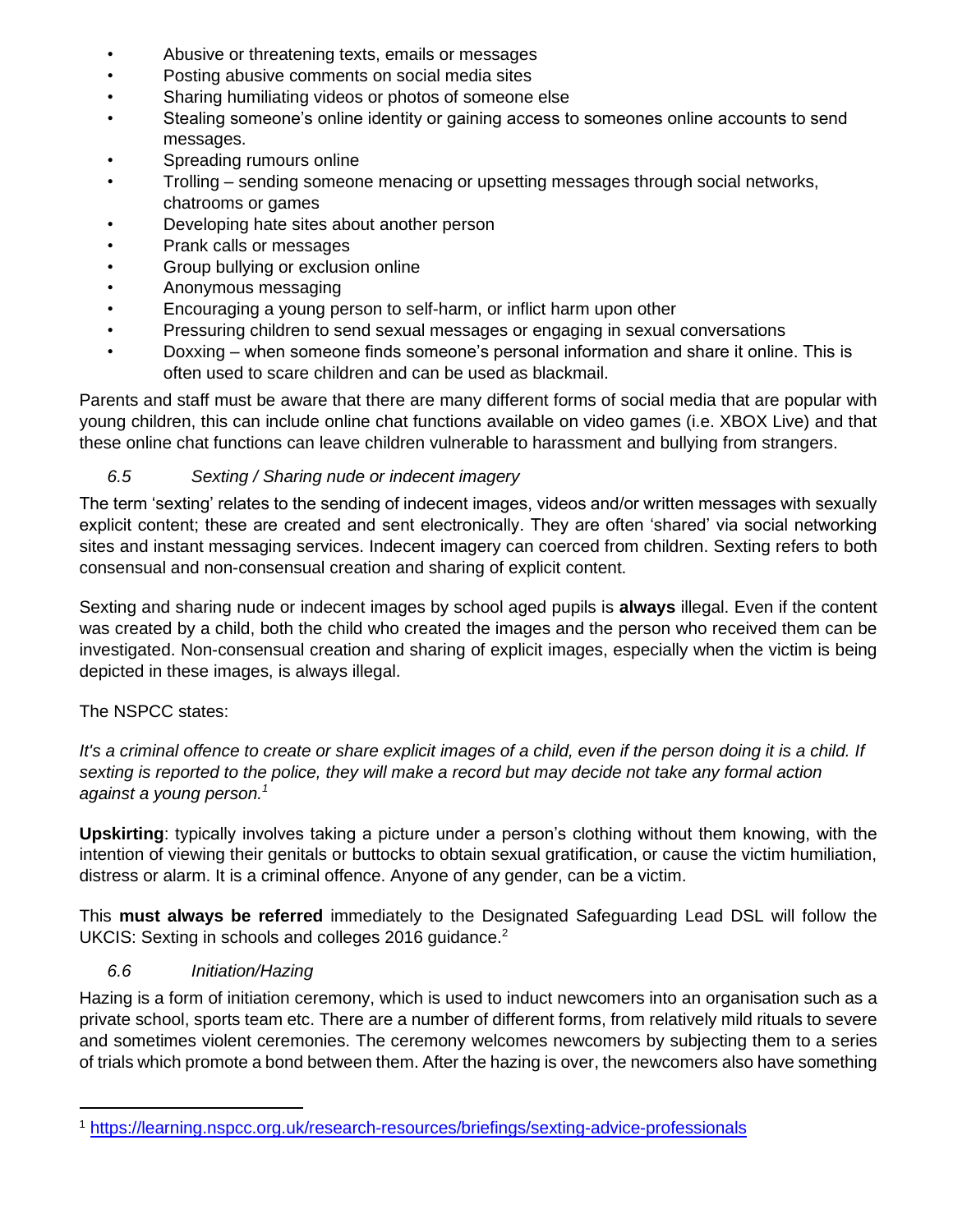in common with older members of the organisation, because they all experienced it as part of a rite of passage. Many rituals involve humiliation, embarrassment, abuse, and harassment.

#### *6.7 Prejudiced Behaviour*

The term prejudice-related bullying refers to a range of hurtful behaviour, physical or emotional or both, which causes someone to feel powerless, worthless, excluded or marginalised, and which is connected with prejudices around belonging, identity and equality in wider society. For example, disabilities and special educational needs, ethnic, cultural and religious backgrounds, gender, home life, (for example in relation to issues of care, parental occupation, poverty and social class) and sexual identity.

Misogynistic and gender based discrimination should also be reported on. It should not be mistaken as a "cultural view". Misogyny and gender based discrimination can lead to and perpetuates gender based violence. Behaviour should be stopped and views should be challenged at the earliest sign of an issue.

See 6.3 for Bullying related to people with protected characteristics.

## **7. Expected staff action**

Staff should consider the seriousness of the case and make a quick decision whether to inform the Designated Safeguarding Lead immediately before taking any further in-school actions. It is best practice to inform the DSL of any allegation in relation to this policy as they may have more information or background knowledge that would increase the severity of the allegation in question.

Staff should clarify the following:

- Victims should be reassured that they are being taken seriously and that they will be supported and kept safe. They should not be given the impression that they are creating a problem or made to feel ashamed for making a report
- All staff should be aware of the indicators of abuse and neglect for specific safeguarding issues such as child criminal exploitation and child sexual exploitation
- Staff should be vigilant as multiple safeguarding issues will overlap one another

Staff must be aware of the following:

- Be aware of the risk factors that increase the likelihood of involvement in serious violence.
- Staff must recognise that peer-on-peer abuse may be happening without it being reported, so sensitivity must be taken when it is to promote future reporting of abuse.
- **Do not wait for a child to make a disclosure if you have concerns.** You may overhear a conversation that is concerning between children, this is grounds to make a report to the DSL.
- If you have been made aware of abuse that has taken place outside of school, it is your duty and responsibility to make the DSL aware.

## **8. Recognising peer abuse**

An assessment of an incident between peers should be completed by the DSL and consider:

- Chronological and developmental ages of everyone involved
- Difference in their power or authority in relation to age, race, gender, physical, emotional or intellectual vulnerability
- All alleged physical and verbal aspects of the behaviour and incident
- Whether the behaviour involved inappropriate sexual knowledge or motivation
- What was the degree of physical aggression, intimidation, threatening behaviour or bribery
- The effect on the victim
- Any attempts to ensure the behaviour and incident is kept a secret
- The child or young person's motivation or reason for the behaviour, if they admit that it occurred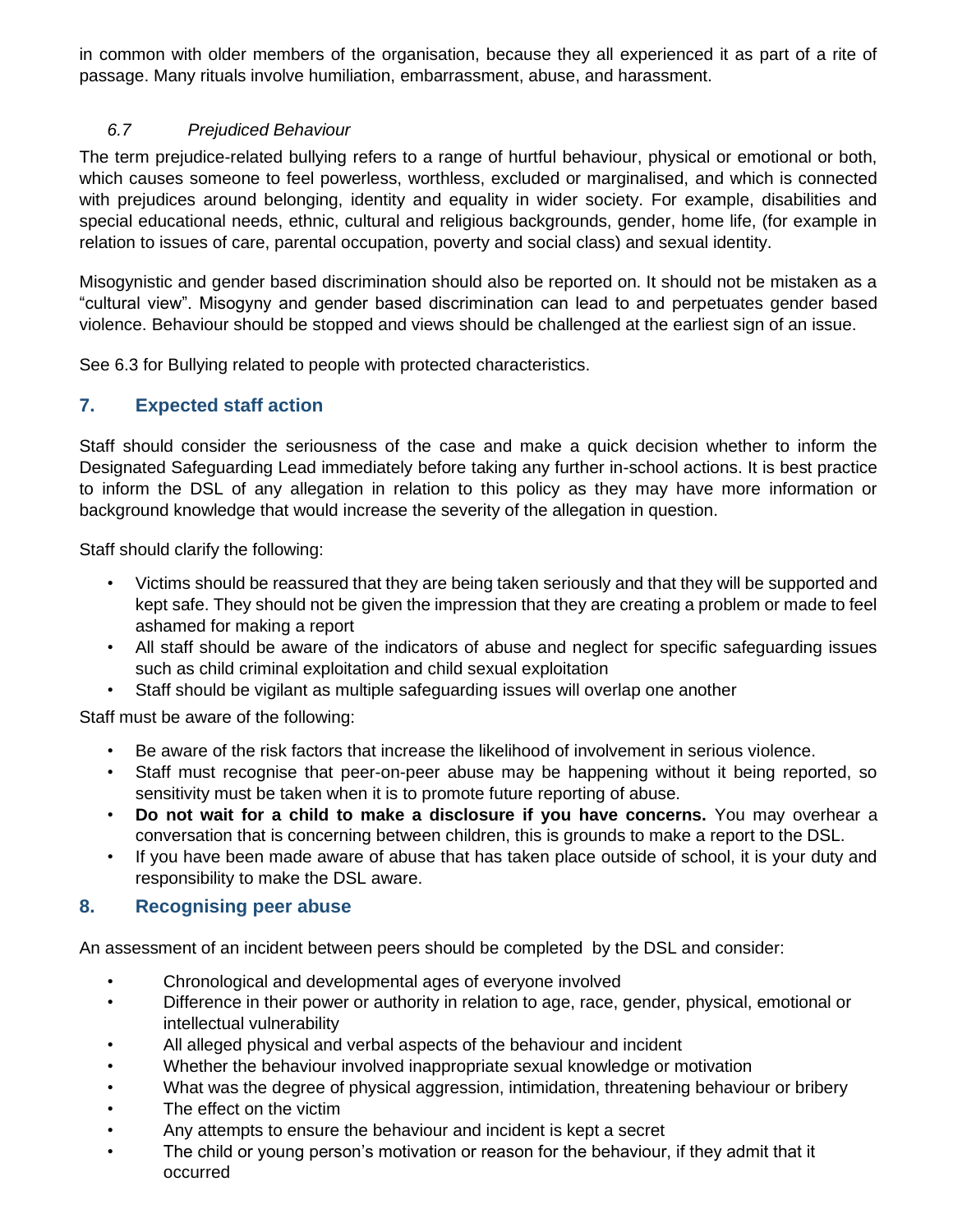• Whether this was a one-off incident, or longer in duration

It is important to deal with a situation of peer abuse immediately and sensitively. It is necessary to gather the information as soon as possible to get accurate statements and uncover the truth. It is equally important to deal with it sensitively and think about the language used and the impact of that language on both the children and the parents when they become involved. This includes verbal and non-verbal communication, which includes but it not limited to; facial expressions, tone of voice and hand gestures. Avoid language that may create a 'blame' culture and leave a child labelled.

It is important to consider that if this is the first report a child has made, it is not necessarily the first instance of abuse. The physiological impact abuse has on children can also effect memory; children may be unable to remember specific times, dates or what happened before or after the incident. Highly stressful situations also impact memory and recall of incidences, and staff should be aware of this when documenting a report.

In cases of child-on-child sexual violence and harassment, it is important to remember that girls are more likely to be victims and boys are more likely to be perpetrator(s). There is still a possibility for girls to be perpetrator(s) and boys to be victims, and judgement on whether or not child-on-child sexual violence and harassment has occurred should not be indicative of the gender of the victim or perpetrator(s).

Staff will talk to the children in a calm and consistent manner. Staff will not be prejudiced, judgmental, dismissive or irresponsible in dealing with such sensitive matters. In instances where a child has a disability, it is beneficial for their 1:1 support to be present during any conversation.

Written records must be kept of all conversations. This can include transcripts of recordings where deemed necessary or requested by the victim or parents.

#### *8.1 Taking Action*

- Always take complaints seriously
- Gain a statement of facts from the pupil(s)
- Assess needs of victim and alleged perpetrator(s)
- Consider referral to Police or Social Care
- Contribute to multi-agency assessments
- Convene a risk management meeting
- Record all incidents and all action taken
- Keep in mind that certain children may face additional barriers to recording incidences because of a child's vulnerability, disability, gender, ethnicity and/or sexual orientation. Some characteristics that are not visible may not have been disclosed to the school.

#### *8.2 Recording sexualised behaviour*

- Be clear, explicit and non-avoidant, and avoid vague statements or euphemisms
- Record as soon as possible, as you can quickly forget or confuse detail
- Follow the prompts on your safeguarding and child protection recording form
- Use proper names for body parts but record exactly any language or vocabulary used by the child. Use the child's exact words in quotation marks.
- Note where and when the incident happened and whether anyone else was around.

#### *8.3 Gather the Facts*

Speak to all the young people involved separately, gain a statement of facts from them and use consistent language and open questions for each account. Ask the young people to tell you what happened. Use open questions, 'where, when, why, who'. (What happened? Who observed the incident? What was seen? What was heard? Did anyone intervene?). Do not interrogate or ask leading questions.

The KCSIE (2021) has been updated to say that staff can ask children outright if they have been harmed and what the nature of this harm was. Sensitivity must be taken when asking children and the language used must be thought through to avoid unnecessary harm, perception of blame and to not be accusatory.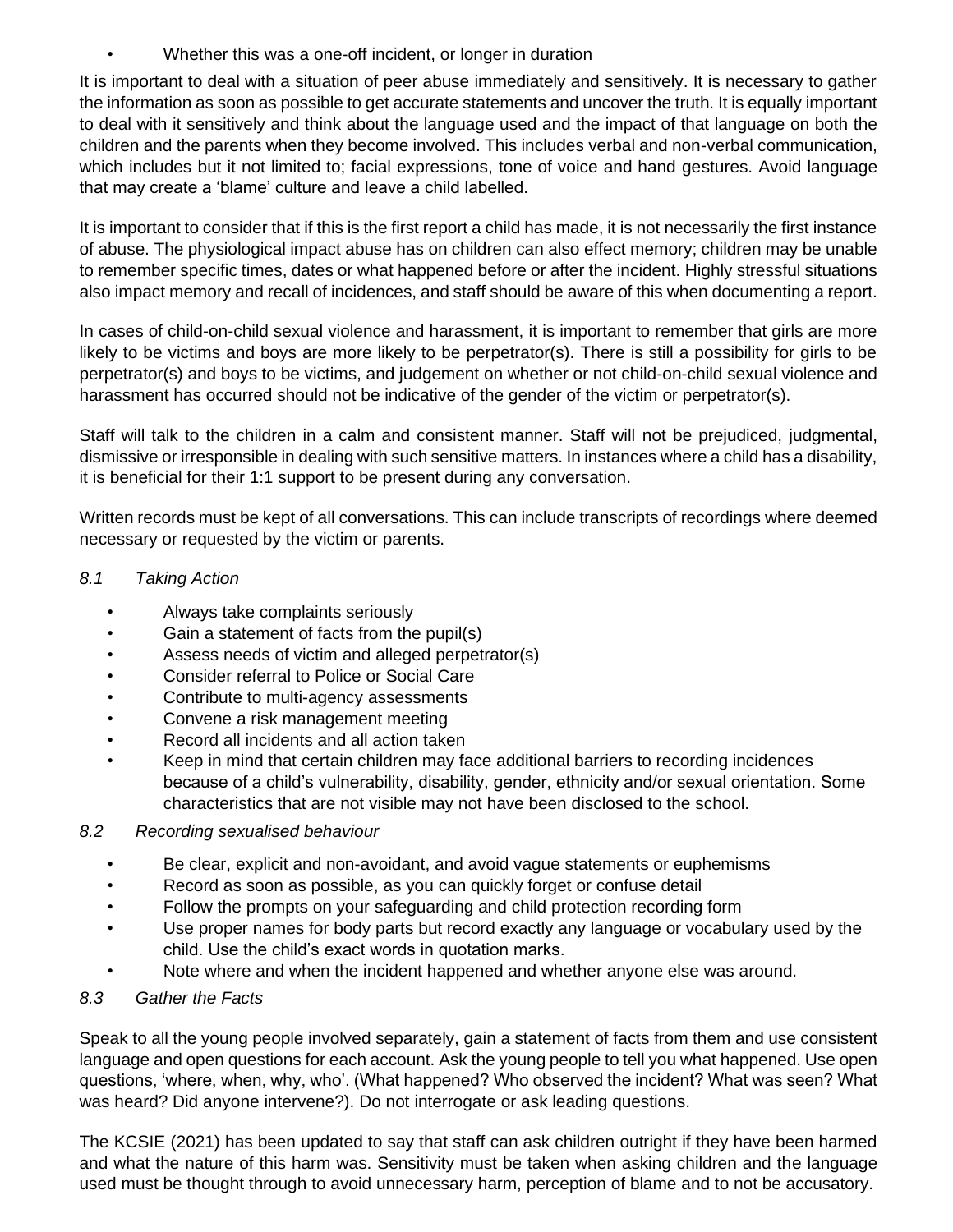It is best to keep children involved separated so they are not influenced or coached to change their statements. It is also important to keep victims and alleged perpetrators apart during and after investigations, both during school and in after school activities i.e. clubs.

#### *8.4 Consider the Intent*

Has this been a deliberate or contrived situation for a young person to be able to harm another?

#### *8.5 Decide on your next course of action*

If you believe any young person to be at risk of significant harm you must report to the Designated Safeguarding Lead immediately; they will follow the school's Safeguarding and Child Protection Policy.

If Multi Agency Safeguarding Arrangements (MASA) and the police intend to pursue this further, they may ask to interview the young people in school or they may ask for parents to come to school to be spoken to. It is important to be prepared for every situation and the potential time it may take.

#### *8.6 Informing parents/carers*

The best way to inform parents/carers is face to face. Although this may be time consuming, the nature of the incident and the type of harm/abuse a young person may be suffering can cause fear and anxiety to parents/carers whether their child is the child who was harmed or who harmed another.

In all circumstances where the risk of harm to the child is evident then the school should encourage the young person to share the information with their parent/carer (they may be scared to tell parents/carers that they are being harmed in any way).

#### **9. Points to consider**

*9.1 What is the age of the children involved? This includes developmental age and understanding when working with SEND children.*

How old are the children involved in the incident and is there any age difference between those involved?

In relation to sexual exploration, touching or inappropriate behaviour, children under the age of 5 may show a particular interest in exploration at around this stage. Children at these stages are taught about privacy and respect for others with in a way that is age appropriate, so any instances relating to this must not be overlooked.

#### *9.2 Where did the incident or incidents take place?*

Was the incident in an open, visible place to others? If so, was it observed? If not, is more, supervision required within this particular area?

#### *9.3 What was the explanation by all children involved of what occurred?*

Can each of the young people give the same explanation of the incident? What is the effect on the young people involved? If the incident follows the definition of bullying, has it happened before? Is the version of one young person different from another and why?

## *9.4 What is each of the children's own understanding of what occurred?*

Do the young people know/understand what they are doing? E.g. do they have knowledge of body parts, of privacy and that it is inappropriate to touch? Is the young person's explanation in relation to something they may have heard or been learning about that has prompted the behaviour? Is the behaviour deliberate and contrived? Does the young person have understanding of the impact of their behaviour on the other person?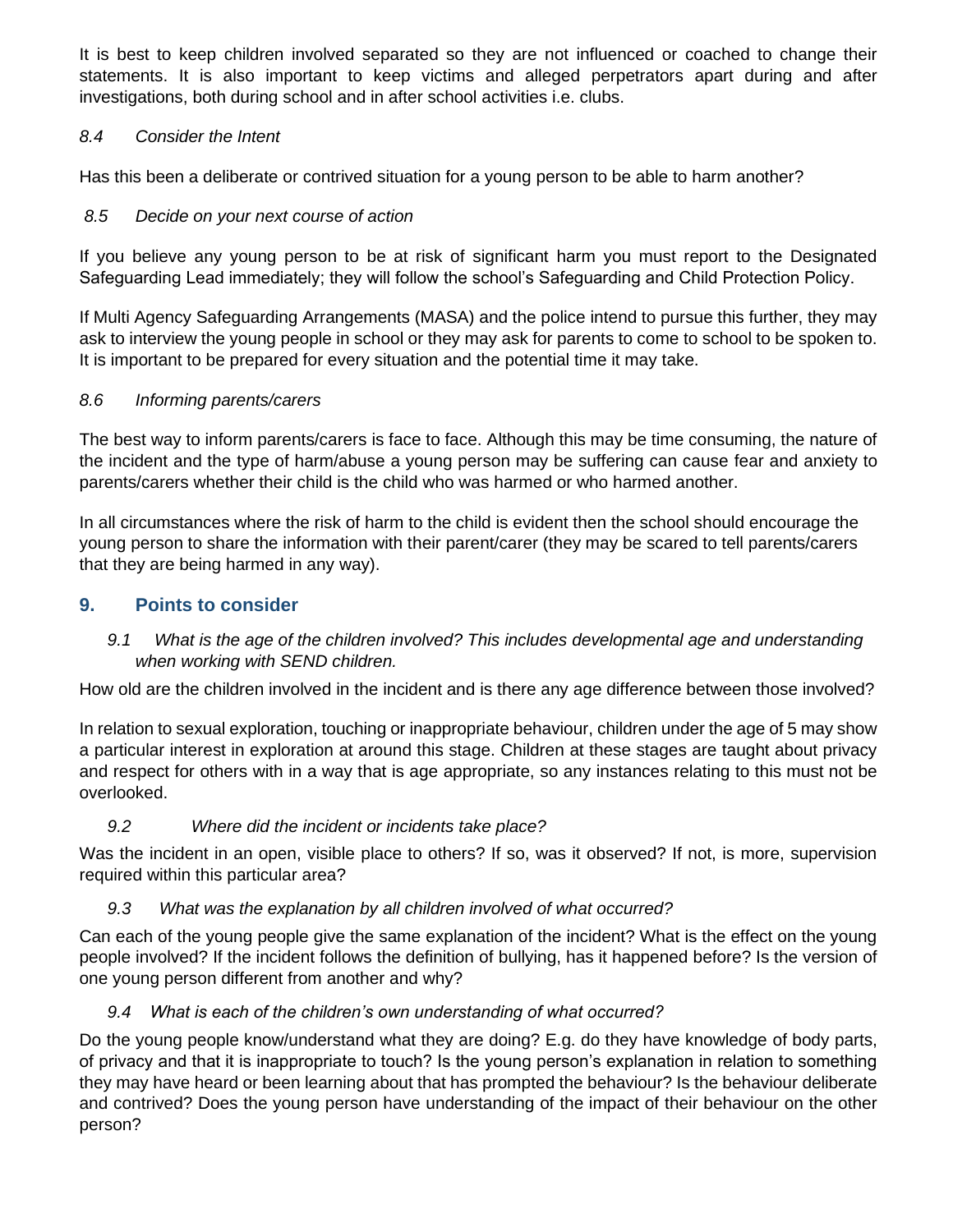#### *9.5 Repetition*

Has the behaviour been repeated to an individual on more than one occasion? In the same way it must be considered has the behaviour persisted to an individual after the issue has already been dealt with and appropriately resolved? Does it warrant further investigation or has it increased in severity overtime?

## **10. Next Steps**

Once the outcome of the incident(s) has been established it is necessary to ensure future incidents of abuse and inappropriate behaviour do not occur again and consider the support and intervention required for those involved.

#### *10.1 For the young person who has been harmed*

What support they require depends on the individual young person. It may be that they wish to seek counselling or one to one support via a mentor. It may also be that they feel able to deal with the incident(s) on their own or with support of family and friends; in which case it is necessary that this young person continues to be monitored and offered support should they require it in the future. If the incidents concern bullying, the young person may need support in improving peer groups/relationships with other young people, or some restorative justice work with all those involved may be required.

Other interventions that could be considered may target a whole class or year group for example a speaker on online bullying, relationship abuse etc.

If many instances of the same behaviours occur within a class, year group or key stage, the school must look at implementing a whole class/year/key stage approach to tackle the behaviour and to give support for individuals who have been victimised by this behaviour.

It is imperative that members of staff recognise when the support that is necessary for a child goes further than they are qualified to give, and thus must contact the appropriate organisations in order to support the child.

For victims of peer-on-peer abuse, and child-on-child sexual violence and harassment, victims will likely find the experience distressing and it is likely to have an impact on their education.

#### *10.2 For the young person who has displayed harmful behaviour*

It is important to find out why the young person has behaved in such a way. It may be that the young person is experiencing their own difficulties and may even have been harmed themselves in a similar way. In such cases support such as one to one mentoring or counselling may also be necessary.

Particular support from identified services may be necessary through an early help referral and the young person may require additional support from family members.

Once the support required to meet the individual needs of the young person has been met, it is important for the child to receive a consequence for their behaviour. This may be in the form of restorative justice e.g. making amends with the young person they have targeted if this has been some form of bullying. In the cases of sexually harmful behaviour it may be a requirement for the young person to engage in one to one work with a particular service or agency (if a crime has been committed this may be through the police or youth offending service). If there is any form of criminal investigation, it may be that this young person cannot be educated on site until the investigation has concluded. In which case, the young person will need to be provided with appropriate support and education elsewhere.

It may be that the behaviour that the young person has displayed may continue to pose a risk to others, in which case an individual risk assessment may be required. This should be completed via a multi- agency response to ensure that the needs of the young person and the risks towards others are measured by all of those agencies involved including the young person and their parents. This may mean additional supervision of the young person or protective strategies if the young person feels at risk of engaging in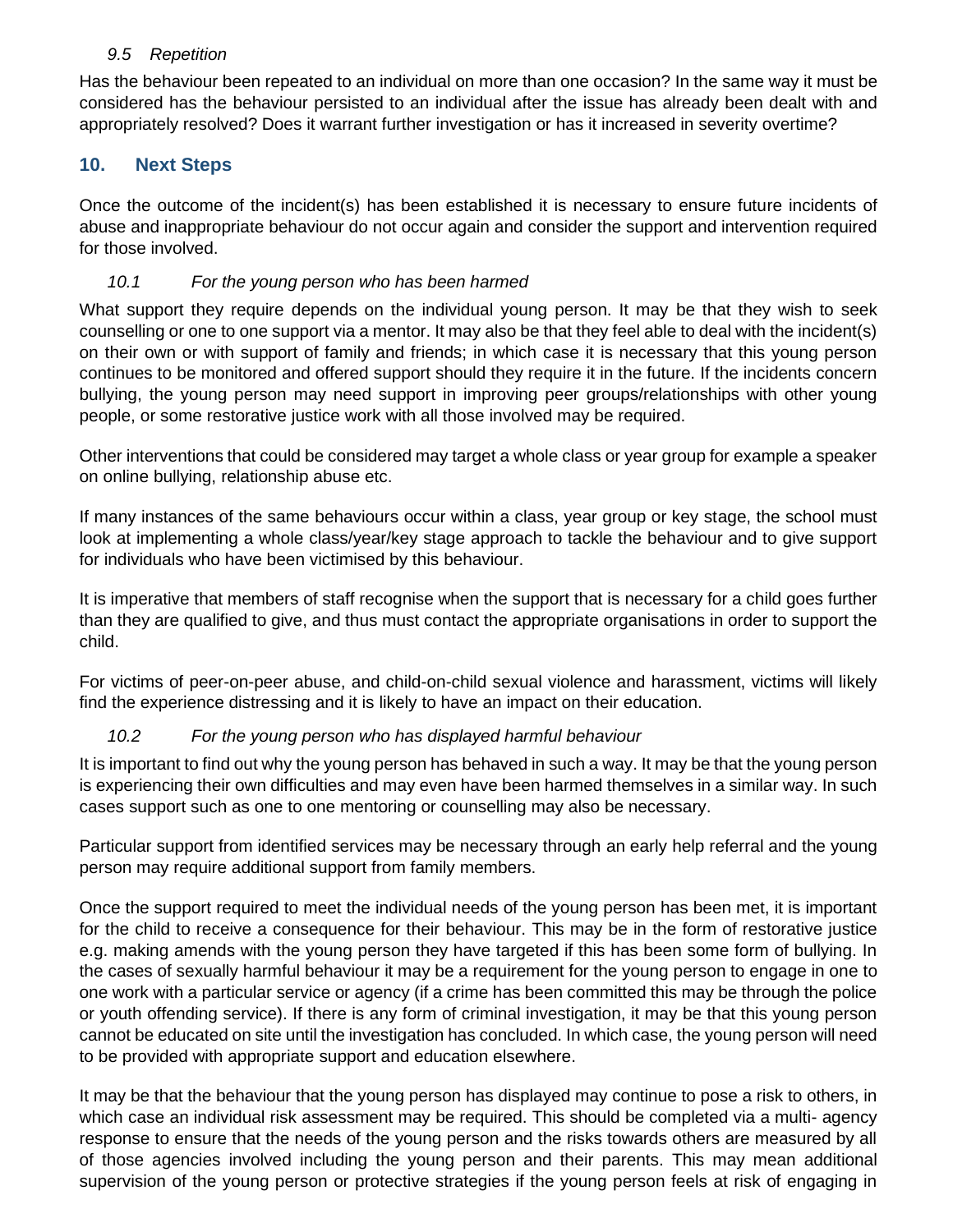further inappropriate or harmful behaviour. The school may also choose a punishment as a consequence such as exclusion or internal exclusion/inclusion/seclusion for a period of time to allow the young person to reflect on their behaviour.

In cases where children have perpetrated sexually inappropriate or explicit behaviour that is beyond their scope of understanding e.g. words or phrases they do not understand the meaning of, it is imperative for DSL's to contact appropriate agencies, as this can be a sign of sexual abuse in the child enacting these behaviours. The NHS lists the following as a sign of child sexual abuse and exploitation:

*Sexually inappropriate behaviour – children who have been abused may behave in sexually inappropriate ways or use sexually explicit language.<sup>3</sup>*

#### *10.3 After care*

It is important that following the incident the young people involved continue to feel supported and receive help even if they have stated that they are managing the incident. Sometimes the feelings of remorse, regret or unhappiness may occur at a much later stage than the incident. It is important to ensure that the young people do not engage in any further harmful behaviour either towards someone else or to themselves as a way of coping (e.g. self-harm). For this reason, regular reviews with the young people following the incident(s) are imperative.

If further instances occur following this, the impact of the child must be viewed in light of previous victimisation or perpetration when looking at next steps for all children involved.

In response to sexual harassment and abuse, the DSL should also consider the likelihood that incidences have happened before without being reported and should consider if there are other victims. The DSL must also balance the victims wished with their need to safeguard the child e.g. you cannot promise a child that it will be a secret, but if a child is explicit that they do not want an apology from the perpetrator(s) or wish that they leave them alone in future, this can be accommodated.

The outcome of all investigations should inform how we, as a school, proceed with allegations and reports. All policies are subject to change at any time as an outcome of an investigation, allegation or report.

#### **11. Preventative Strategies**

Peer on peer abuse can and will occur on any site even with the most robust policies and support processes. It is important to develop appropriate strategies to proactively prevent peer on peer abuse.

#### **PSHE and RSHE are cornerstones for preventative strategies, as making children aware of themselves and what is and is not acceptable is imperative to safeguarding. If a child does not know or understand that something is wrong, they are less likely to report it.**

This school has an open environment where young people feel safe to share information about anything that is upsetting or worrying them. There is a strong and positive PSHE/RSHE curriculum that tackles such issues as prejudiced behaviour and gives children an open forum to talk things through rather than seek one on one opportunities to be harmful to one another. The school makes sure that 'support and report' signposting is available to young people.

Staff will not dismiss issues as humour or 'growing up' or compare a child's experiences to their own experiences of childhood. Staff will consider each issue and each individual in their own right before taking action. It is important for staff to understand that new laws and regulations are written to protect children

<sup>&</sup>lt;sup>3</sup> <https://www.nhs.uk/live-well/healthy-body/spotting-signs-of-child-sexual-abuse/>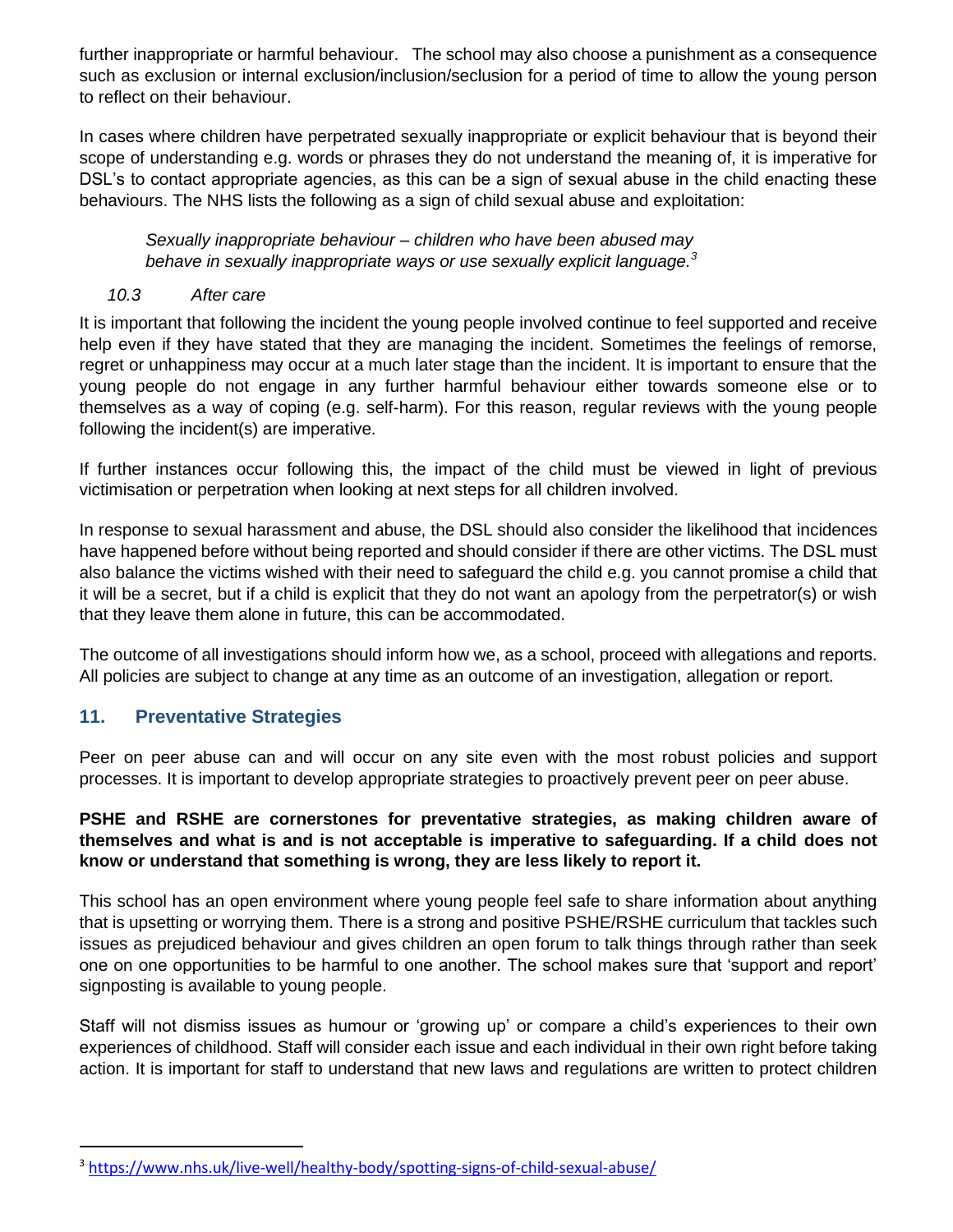and attitudes towards behaviour changes as more research comes forward. It is important to follow the guidelines and to adjust attitudes accordingly for the safety and protection of all children.

Children and young people are part of changing their circumstances and, through school council and pupil voice for example, we encourage young people to support changes and develop 'rules of acceptable behaviour'. We involve pupils in the positive ethos in school; one where all young people understand the boundaries of behaviour before it becomes abusive.

#### **12. Where to go for further information**

- 12.1 DfE: Statutory guidance: Working together to safeguard children, 2018 <https://www.gov.uk/government/publications/working-together-to-safeguard-children--2>
- 12.2 DfE: Statutory guidance: Keeping children safe in education, September 2020 <https://www.gov.uk/government/publications/keeping-children-safe-in-education--2>

12.3 DfE Guidance: Sexual violence & sexual harassment between children in schools May 2018 [https://assets.publishing.service.gov.uk/government/uploads/system/uploads/attachment\\_data/file/1014224/Sexual\\_viole](https://assets.publishing.service.gov.uk/government/uploads/system/uploads/attachment_data/file/1014224/Sexual_violence_and_sexual_harassment_between_children_in_schools_and_colleges.pdf) nce and sexual harassment between children in schools and colleges.pdf

12.4 DfE: Searching, screening and confiscation at school, January 2018 <https://www.gov.uk/government/publications/searching-screening-and-confiscation>

- 12.5 DfE: Preventing and Tackling Bullying, July 2017 <https://www.gov.uk/government/publications/preventing-and-tackling-bullying>
- 12.6 DfE: Statutory guidance School exclusion, May 2020 <https://www.gov.uk/government/publications/school-exclusion>
- 12.7 DfE: Teaching Online Safety in Schools, June 2019 <https://www.gov.uk/government/publications/teaching-online-safety-in-schools>

12.8 DfE: Relationship Education and Relationship and Sex Education, July 2020 [https://assets.publishing.service.gov.uk/government/uploads/system/uploads/attachment\\_data/file/1019542/](https://assets.publishing.service.gov.uk/government/uploads/system/uploads/attachment_data/file/1019542/Relationships_Education__Relationships_and_Sex_Education__RSE__and_Health_Education.pdf) [Relationships\\_Education\\_\\_Relationships\\_and\\_Sex\\_Education\\_\\_RSE\\_\\_and\\_Health\\_Education.pdf](https://assets.publishing.service.gov.uk/government/uploads/system/uploads/attachment_data/file/1019542/Relationships_Education__Relationships_and_Sex_Education__RSE__and_Health_Education.pdf)

- 12.9 DfE: Behaviour and discipline in schools, July 2020 <https://www.gov.uk/government/publications/behaviour-and-discipline-in-schools>
- 12.10 DfE: Mental health and behaviour in schools, November 2018 <https://www.gov.uk/government/publications/mental-health-and-behaviour-in-schools--2>
- 12.11 DfE: Children Missing Education, September 2016 <https://www.gov.uk/government/publications/children-missing-education>
- 12.12 DfE: Cyberbullying: Advice for headteachers and school staff, November 2014 [https://assets.publishing.service.gov.uk/government/uploads/system/uploads/attachment\\_data/file/374850/](https://assets.publishing.service.gov.uk/government/uploads/system/uploads/attachment_data/file/374850/Cyberbullying_Advice_for_Headteachers_and_School_Staff_121114.pdf) Cyberbullying Advice for Headteachers and School Staff 121114.pdf
- 12.13 DfE: Mental health and behaviour in schools, November 2018 <https://www.gov.uk/government/publications/mental-health-and-behaviour-in-schools--2>
- 12.14 NSPCC Safeguarding and child protection self assessment to help schools and organisations: <https://learning.nspcc.org.uk/safeguarding-self-assessment-tool>
- 12.15 UK Council for Child Internet Safety (UKCCIS) [https://www.gov.uk/government/groups/uk-council](https://www.gov.uk/government/groups/uk-council-for-child-internet-safety-ukccis)[for-child-internet-safety-ukccis](https://www.gov.uk/government/groups/uk-council-for-child-internet-safety-ukccis)
- 12.16 UKCIS: Tackling race and faith targeted bullying face to face and online. May 2017 [https://assets.publishing.service.gov.uk/government/uploads/system/uploads/attachment\\_data/file/759004/](https://assets.publishing.service.gov.uk/government/uploads/system/uploads/attachment_data/file/759004/Tackling_race_and_faith_targeted_bullying_face_to_face_and_online_-_a_guide.pdf) Tackling race and faith targeted bullying face to face and online - a guide.pdf
- 12.17 London Child Protection Procedures, edition 5, 2018<http://www.londoncp.co.uk/>
- 12.18 Havering: Online CSE toolkit<https://www.havering.gov.uk/Pages/Services/Sexualxploitation.aspx>
- 12.19 Brook Traffic Light Tool [https://www.brook.org.uk/training/wider-professional-training/sexual](https://www.brook.org.uk/training/wider-professional-training/sexual-behaviours-traffic-light-%20tool/)[behaviours-traffic-light-](https://www.brook.org.uk/training/wider-professional-training/sexual-behaviours-traffic-light-%20tool/) tool/
- 12.20 Gov.uk: Equality Act 2010: advice for schools [https://www.gov.uk/government/publications/equality](https://www.gov.uk/government/publications/equality-act-2010-advice-for-schools)[act-2010-advice-for-schools](https://www.gov.uk/government/publications/equality-act-2010-advice-for-schools)
- 12.21 Key messages from research on children and young people who display harmful sexual behaviour <https://www.csacentre.org.uk/resources/key-messages/harmful-sexual-behaviour/>
- 12.22 NPCC- When to call the police [https://www.npcc.police.uk/documents/Children%20and%20Young%20people/When%20to%20call%20poli](https://www.npcc.police.uk/documents/Children%20and%20Young%20people/When%20to%20call%20police%20guidance%20for%20schools%20and%20colleges.pdf) [ce%20guidance%20for%20schools%20and%20colleges.pdf](https://www.npcc.police.uk/documents/Children%20and%20Young%20people/When%20to%20call%20police%20guidance%20for%20schools%20and%20colleges.pdf)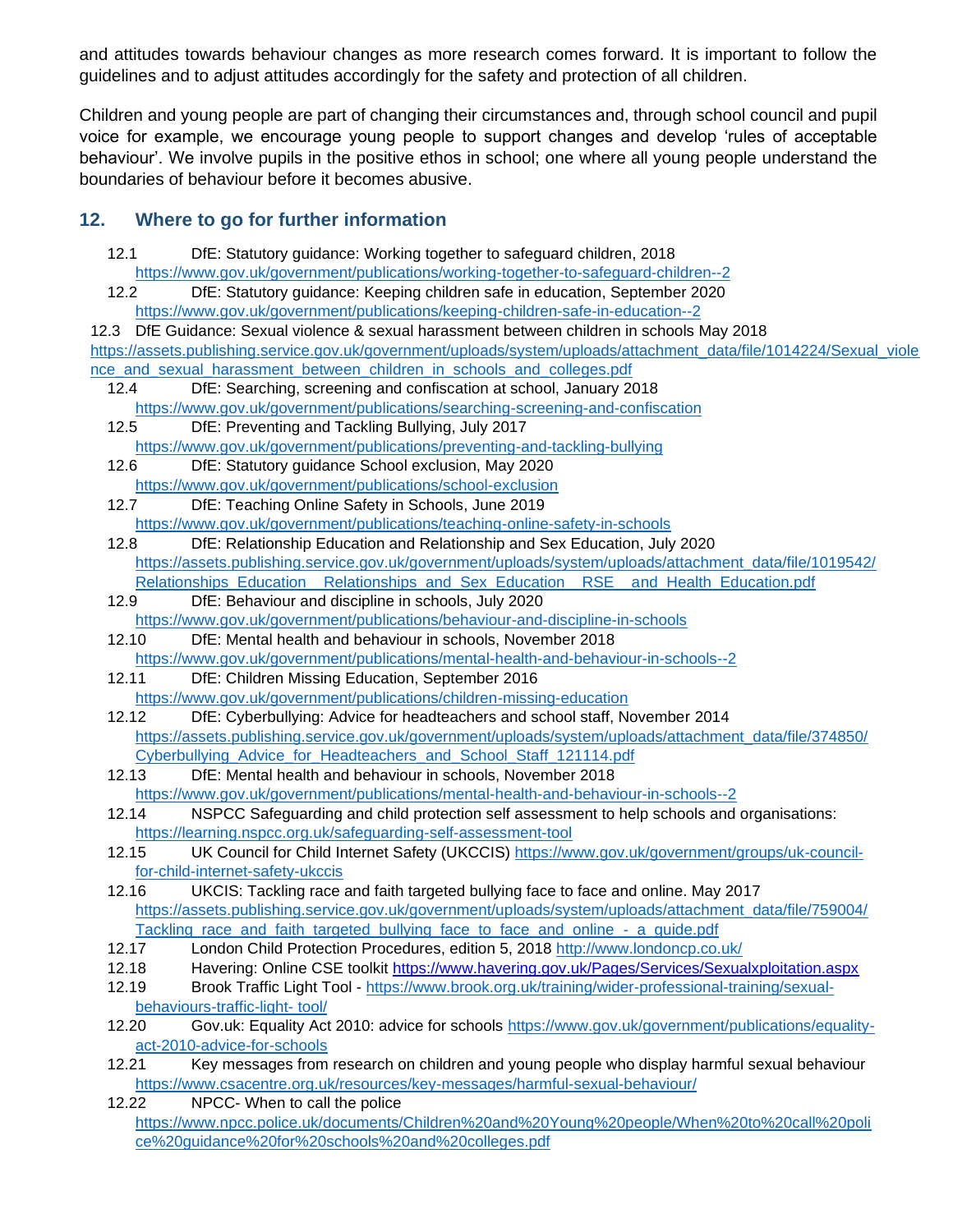#### **Appendix A** – **Risk and Considerations for allegations and instances of Peer-on-Peer abuse (for person assessing incident i.e. DSL)**

| <b>Basic information</b>                                                     |  |
|------------------------------------------------------------------------------|--|
| Referrer Name and role                                                       |  |
| Referrer Contact details (email address and phone number)                    |  |
| Name of school(s) for victim(s)                                              |  |
| Name of school(s) for child/ren alleged to have caused harm.                 |  |
| Did incident occur on school premises? If not, where did the incident occur? |  |

| <b>CONSIDERATIONS</b>                                                                                                                                                        | RISK (consider<br>victim, child<br>alleged to have<br>caused harm, other<br>pupils & staff) | <b>RISK</b><br><b>LEVEL</b><br>(H/M/L) | <b>ACTIONS</b><br><b>TO</b><br><b>REDUCE</b><br><b>RISK</b> | <b>REVISED</b><br><b>RISK</b><br><b>LEVEL</b><br>(H/M/L) |
|------------------------------------------------------------------------------------------------------------------------------------------------------------------------------|---------------------------------------------------------------------------------------------|----------------------------------------|-------------------------------------------------------------|----------------------------------------------------------|
| Who was involved?<br>What is the incident?<br>Where did it happen                                                                                                            |                                                                                             |                                        |                                                             |                                                          |
| Does this incident constitute a crime? Assault,<br>sexual assault, rape, sharing of indecentimages of<br>children, etc etc. As such has this been referred to<br>the police? |                                                                                             |                                        |                                                             |                                                          |
| Is it necessary to limitcontact between the<br>children involved?<br>Refer to KCSiE and DFEguidance on sexual<br>harassment and sexual violence in schools and<br>colleges.  |                                                                                             |                                        |                                                             |                                                          |
| Is there an actual or perceived threat from the child<br>alleged to have caused harm to the victim and/or<br>others?                                                         |                                                                                             |                                        |                                                             |                                                          |
| Is either the victim or the child alleged to have<br>caused harm at risk of physical harm as a result of<br>this incident (eg; bullying or 'retribution' by peers)?          |                                                                                             |                                        |                                                             |                                                          |
| Do they share classes?                                                                                                                                                       |                                                                                             |                                        |                                                             |                                                          |
| Do they share break times?<br>Do they share peer/friendship groups?                                                                                                          |                                                                                             |                                        |                                                             |                                                          |
| Are they likely to come into contact with each<br>other (or anyone else involved in/with knowledge<br>of the incident) outside of school?                                    |                                                                                             |                                        |                                                             |                                                          |
| How can such contact be limited?                                                                                                                                             |                                                                                             |                                        |                                                             |                                                          |
| Is there a risk of harm from social media and<br>gossip?                                                                                                                     |                                                                                             |                                        |                                                             |                                                          |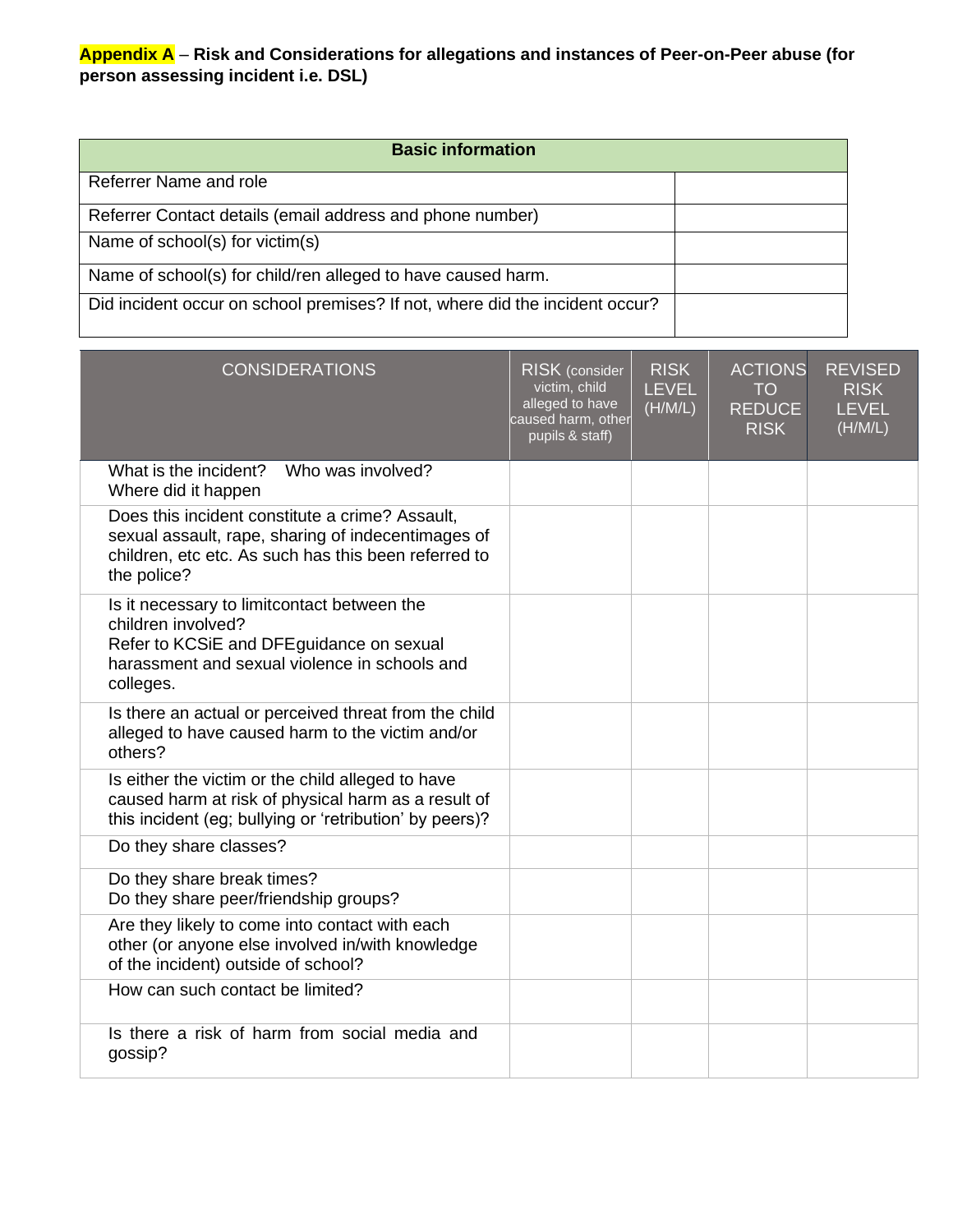## **Next steps:**

# **Further action taken by the school or college: Please complete for each child involved.**

| <b>Action</b>                         | <b>YES/NO</b> | <b>Date</b> |
|---------------------------------------|---------------|-------------|
| Police informed                       |               |             |
| <b>Referral to MASH</b>               |               |             |
| Referral to external support services |               |             |
| Referral to internal support services |               |             |
| <b>Referral to CAMHS</b>              |               |             |
| Referral to early help                |               |             |
| Other                                 |               |             |
|                                       |               |             |
| <b>Action</b>                         | <b>YES/NO</b> | <b>Date</b> |
| Police informed                       |               |             |
| <b>Referral to MASH</b>               |               |             |
| Referral to external support services |               |             |
| Referral to internal support services |               |             |
| <b>Referral to CAMHS</b>              |               |             |
| Referral to early help                |               |             |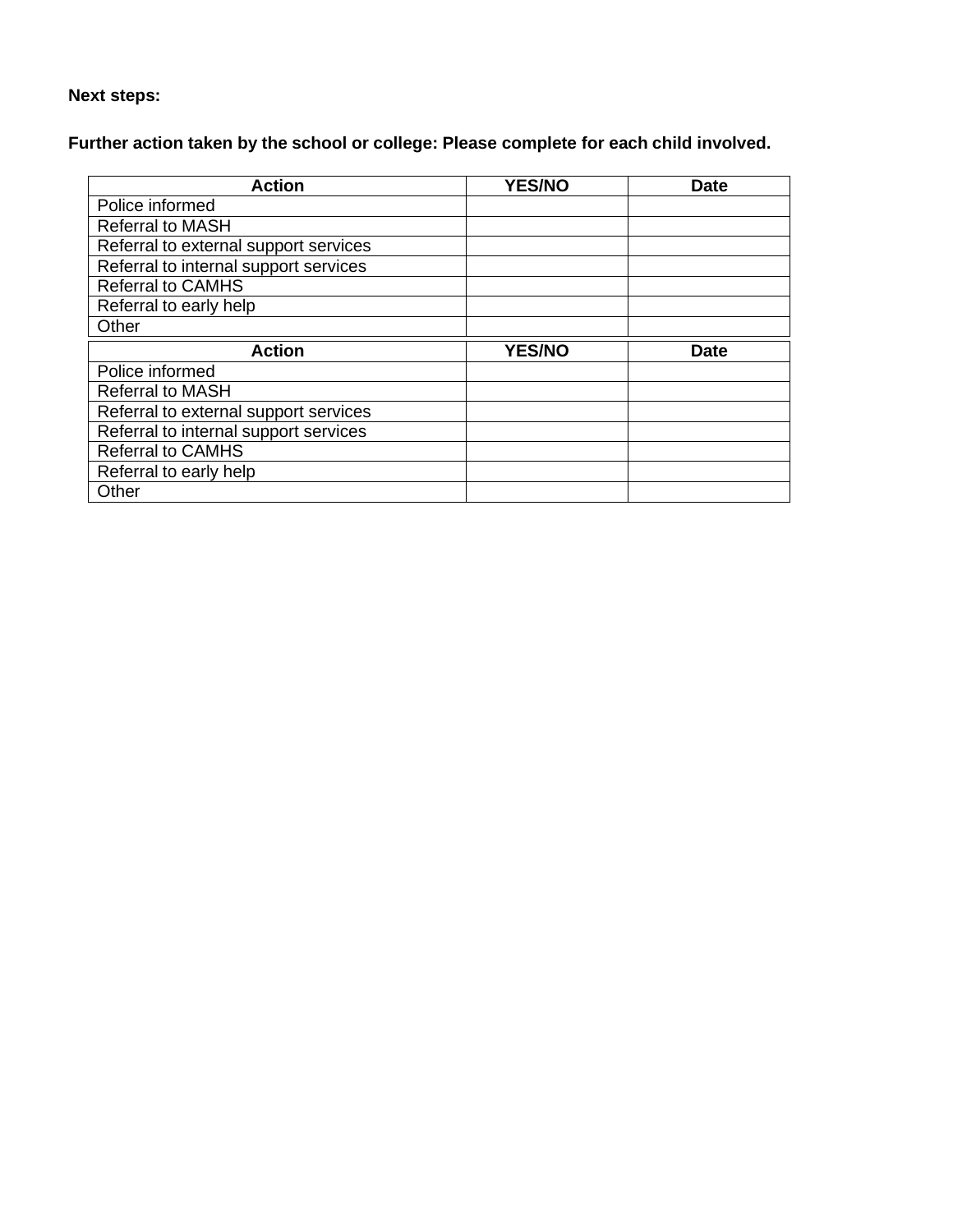# Exclusion Policy

This policy deals with the policy and practice which informs the School's use of exclusion. It is underpinned by the shared commitment of all members of the school to achieve two important aims:

- The first is to ensure the safety and well-being of all members of the school, and to maintain an appropriate education environment in which all can learn and succeed
- The second is to realise the aim of reducing the need to use exclusion as a sanction.

## **Introduction**

*The decision to exclude a pupil will be taken in the following circumstances:-*

- (a) In response to a serious breach of the School's Behaviour Policy
- (b) If allowing the pupil to remain in school would seriously harm the education or welfare of the pupil or others in the school.
- (c) Exclusion is an extreme sanction and is only administered by the Headteacher. Exclusion, whether fixed term or permanent may be used for any of the following, all of which constitute examples of unacceptable conduct, and are infringements of the School's Behaviour Policy:
- Verbal abuse to staff and others
- Verbal abuse to pupils
- Physical abuse to/attack on staff Physical abuse to/attack on pupils
- Indecent behaviour
- Damage to property Theft
- Misuse of other substances
- Serious actual / threatened violence against another pupil or a member of staff
- Sexual abuse or sexual harassment including Peer on Peer abuse
- Carrying an offensive weapon
- Arson
- Upskirting
- Sexting
- Unacceptable behaviour which has previously been reported and for which school sanctions and other interventions have not been successful in modifying the pupil's behaviour.

This is not an exhaustive list and there may be other situations where the Headteacher makes the judgement that exclusion is an appropriate sanction.

# **Exclusion procedure**

Most exclusions are of a fixed term nature and short duration (usually between 1 / 3 days).

The DfES regulations allow the Headteacher to exclude a pupil for one or more fixed periods not exceeding 45 school days in any one school year.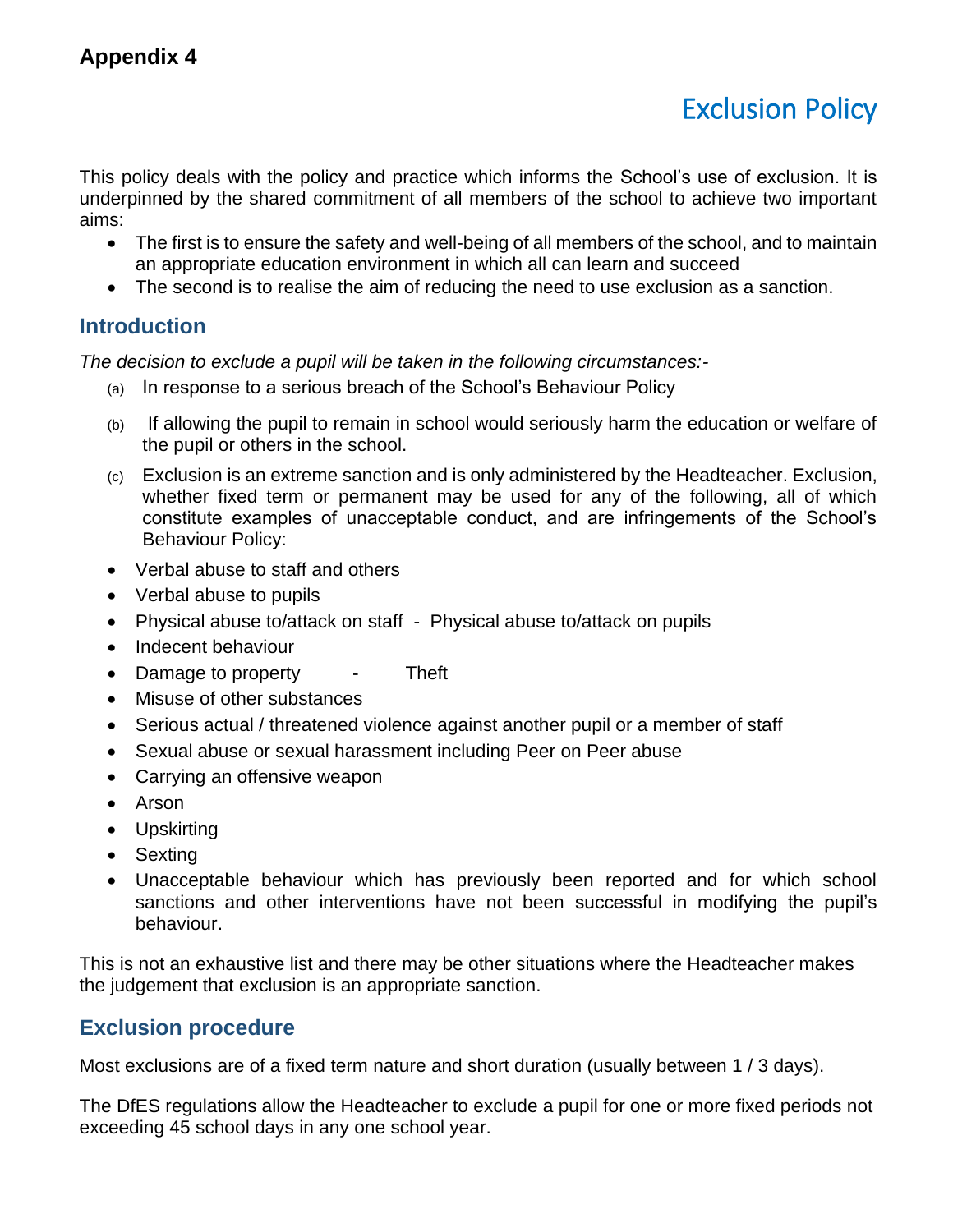The Governors have established arrangements to review promptly all permanent exclusions from the School and all fixed term exclusions that would lead to a pupil being excluded for over 15 days in a school term or missing a public examination.

The Governors have established arrangements to review fixed term exclusions which would lead to a pupil being excluded for over five days but not over 15 days in a school term where a parent has expressed a wish to make representations.

Following exclusion parents are contacted immediately where possible. A letter will be sent by post giving details of the exclusion and the date the exclusion ends. Parents have a right to make representations to the Governing Body and the LEA as directed in the letter.

A return to school meeting will be held following the expiry of the fixed term exclusion and this will involve a member of the Senior Management Team and other staff where appropriate.

If the fixed term exclusion is greater than five days or an accumulation of exclusions exceed five days, a Pastoral Support Plan will be drawn up. This needs to be agreed with the school, pupil and parents.

During the course of a fixed term exclusion where the pupil is to be at home, parents are advised that the pupil is not allowed on the school premises, and that daytime supervision is their responsibility as parents/guardians.

## **Permanent Exclusion**

The decision to exclude a pupil permanently is a serious one. There are two main types of situation in which permanent exclusion may be considered:

- **1.** The first is a final, formal step in a concerted process for dealing with disciplinary offences following the use of a wide range of other strategies, which have been used without success. It is an acknowledgement all available strategies have been exhausted and is used as a last resort. This would include persistent and defiant misbehaviour including bullying (which would include racist or homophobic bullying) or repeated possession and/or use of an illegal drug on school premises.
- **2.** The second is where there are exceptional circumstances and it is not appropriate to implement other strategies and where it could be appropriate to permanently exclude a pupil for a first or 'one off' offence. These might include:
- Serious actual / threatened violence against another pupil or a member of staff

Peer on Peer abuse

- Sexual abuse or sexual harassment
- Vandalism or Arson
- Carrying an Offensive Weapon (Offensive weapons are defined in the Prevention of Crime Act 193 as "any article made or adapted for causing injury to the person; or intended by the person having it with him for such use by him".
- The school will consider police involvement for any of the above offences. These instances are not exhaustive but indicate the severity of such offences and the fact that such behaviour seriously affects the discipline and well being of the school.